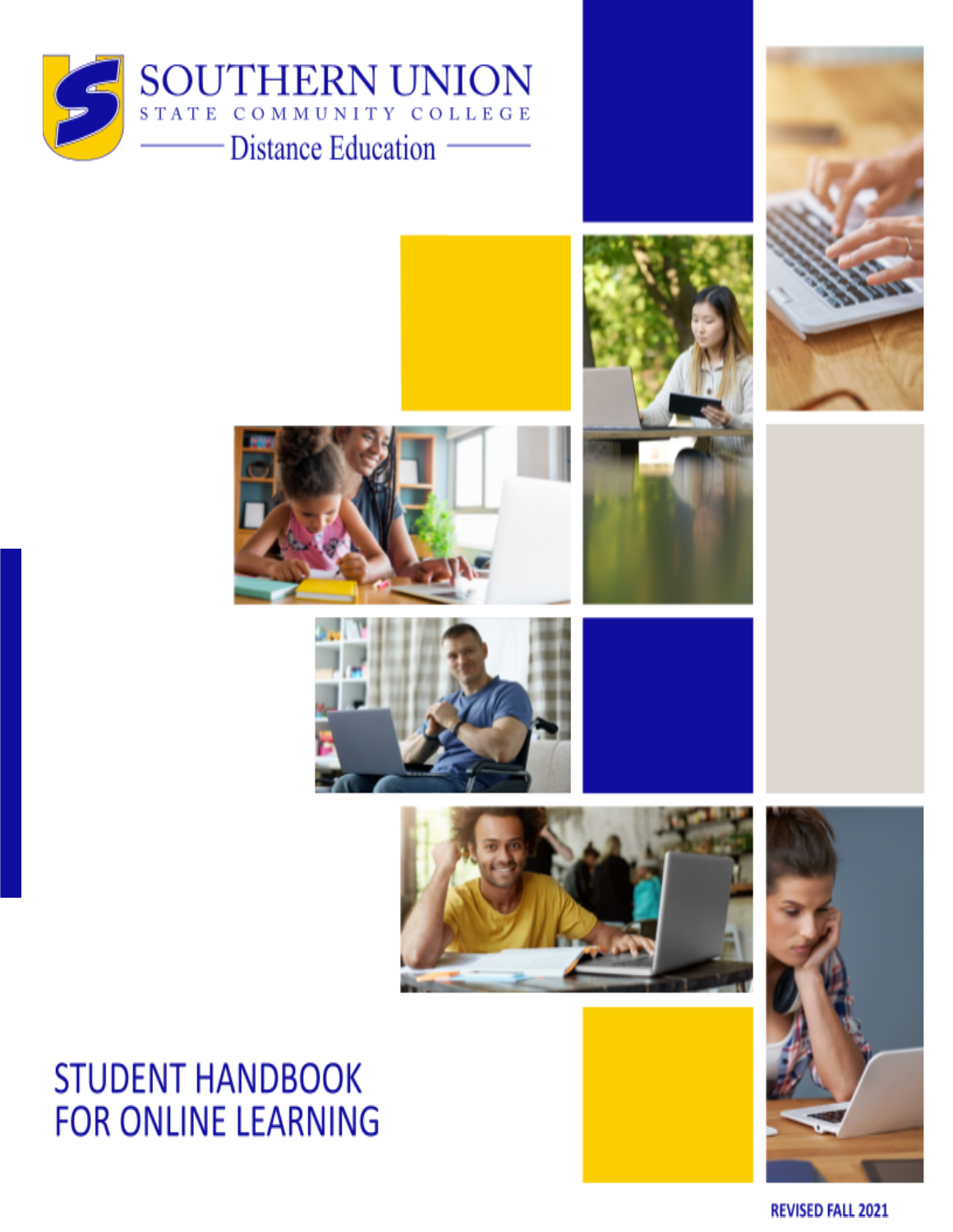## **Southern Union State Community College Distance Education Student Policy and Procedures Manual**

| <b>Contents</b>                                                                                                             |                  |
|-----------------------------------------------------------------------------------------------------------------------------|------------------|
| Welcome                                                                                                                     | 1                |
| Purpose of Distance Education                                                                                               | 1                |
| Definitions of Course Delivery Types                                                                                        | 1                |
| Degrees and Certificates that are Available 100% Online                                                                     | 1                |
| <b>Required Computer Skills and Technology</b>                                                                              | $\boldsymbol{2}$ |
| <b>Canvas on Mobile Devices</b>                                                                                             | 4                |
| <b>Facts to Consider About Distance Education</b>                                                                           | 5                |
| <b>General Information and Policies</b>                                                                                     | 6                |
| How to Register for Distance Education Classes                                                                              | 7                |
| How to Complete Distance Education Coursework                                                                               | 7                |
| <b>Electronic Security</b>                                                                                                  | 9                |
| <b>Identity Confirmation</b>                                                                                                | 9                |
| <b>Academic Integrity</b>                                                                                                   | 9                |
| Attendance in Distance Education Classes                                                                                    | 9                |
| <b>Financial Aid Attendance Verification</b>                                                                                | 10               |
| Hardware/Software Requirements                                                                                              | 11               |
| <b>Communication in Distance Education Courses</b>                                                                          | 12               |
| <b>Testing Policies in Distance Education</b>                                                                               | 14               |
| <b>Student Responsibilities in Distance Education</b>                                                                       | 15               |
| <b>Student Services</b>                                                                                                     | 16               |
| <b>College Policies</b>                                                                                                     | 17               |
| <b>Privacy and Digital Security</b><br>Policy for Protecting the Privacy of Students Enrolled in Distance Education Courses | 19<br>19         |
| AMERICANS WITH DISABILITIES ACT (ADA)                                                                                       | 20               |
| <b>FAMILY EDUCATIONAL RIGHTS AND PRIVACY ACT OF 1974 (FERPA)</b>                                                            | 21               |
| <b>Intellectual Property Rights and Copyright Policies</b>                                                                  | 21               |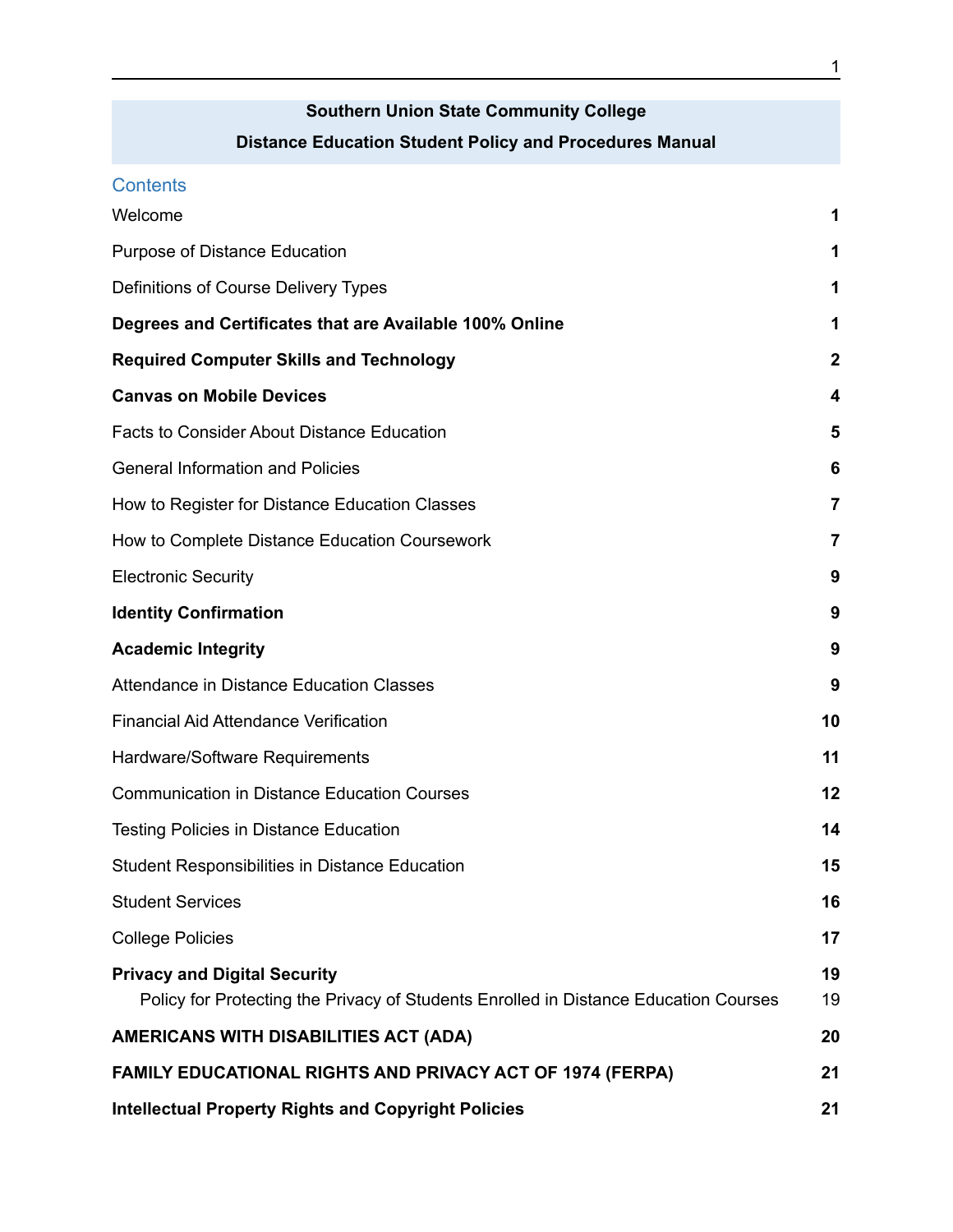#### <span id="page-2-0"></span>**Welcome**

Thank you for considering Distance Education at Southern Union as a part of your educational plans. Rest assured that the online, hybrid, and virtual courses offered at Southern Union are the same in quality, are taught by instructors with the same academic qualifications, have the same learning outcomes and objectives, are equally transferable to other institutions, and are the same in credit hours and tuition cost as our traditional classes. The difference is in the delivery method.

### <span id="page-2-1"></span>Purpose of Distance Education

Southern Union is committed to offering quality education that is affordable, accessible, equitable, and responsive to the diverse needs of its students. We meet this part of our college mission by offering courses that are conveniently available through online, virtual, and hybrid delivery. Southern Union now provides more than 175 courses through distance education.

These courses are transferable to other accredited colleges and universities exactly like the traditional classroom courses. If you are interested in finding out more about transferability of Southern Union courses, make an [academic](https://www.suscc.edu/current-students/academic-advising.cms) advising appointment.

### <span id="page-2-2"></span>Definitions of Course Delivery Types

Distance education courses are classified as either online, virtual, or hybrid. The College has adopted the following definitions:

**Online Course**: The entirety of the course content is delivered electronically through the College's learning management system (LMS). There are no required on-campus meetings. Tests are proctored remotely using a variety of digital means, which may include a lockdown browser, use of monitoring with a webcam and microphone, and use of an online proctoring service for the final examination.

**Virtual Course**: Virtual courses are also delivered electronically through the College's learning management system. In addition, video conferencing software, such as Zoom, Canvas Conferences, or Google Meet, is used to allow students and instructors to hold class meetings virtually and in real time (synchronously). Attendance at class meetings is not optional. Tests are proctored remotely using a variety of digital means which may include a lockdown browser, use of monitoring with a webcam and microphone, and use of an online proctoring service for the final examination.

**Hybrid/Blended Course**: A hybrid course (also called a blended course) is a combination of an online and classroom-based course, with a majority of the course content being delivered electronically. Testing may be required on campus or proctored remotely using a variety of digital means. These may include a lockdown browser, use of monitoring with a webcam and microphone, and use of an online proctoring service for the final examination.

#### <span id="page-2-3"></span>Degrees and Certificates that are Available 100% Online

At Southern Union, one degree and one short certificate may be earned entirely through distance education. These are the [Associate](http://www.suscc.edu/programs/asd_online.cms) in Science Degree, a 60-64 credit hour associate degree consisting of general education core courses, and the General Education Short [Certificate](http://www.suscc.edu/programs/general_edu_certificate.cms) that requires a minimum of 29 credit hours of coursework. Curriculum guides for these options are available at [www.suscc.edu](http://www.suscc.edu) by clicking on the **[Programs](https://www.suscc.edu/programs/business-management.cms) of Study** link. Other degree and certificate options may be partially completed through distance education.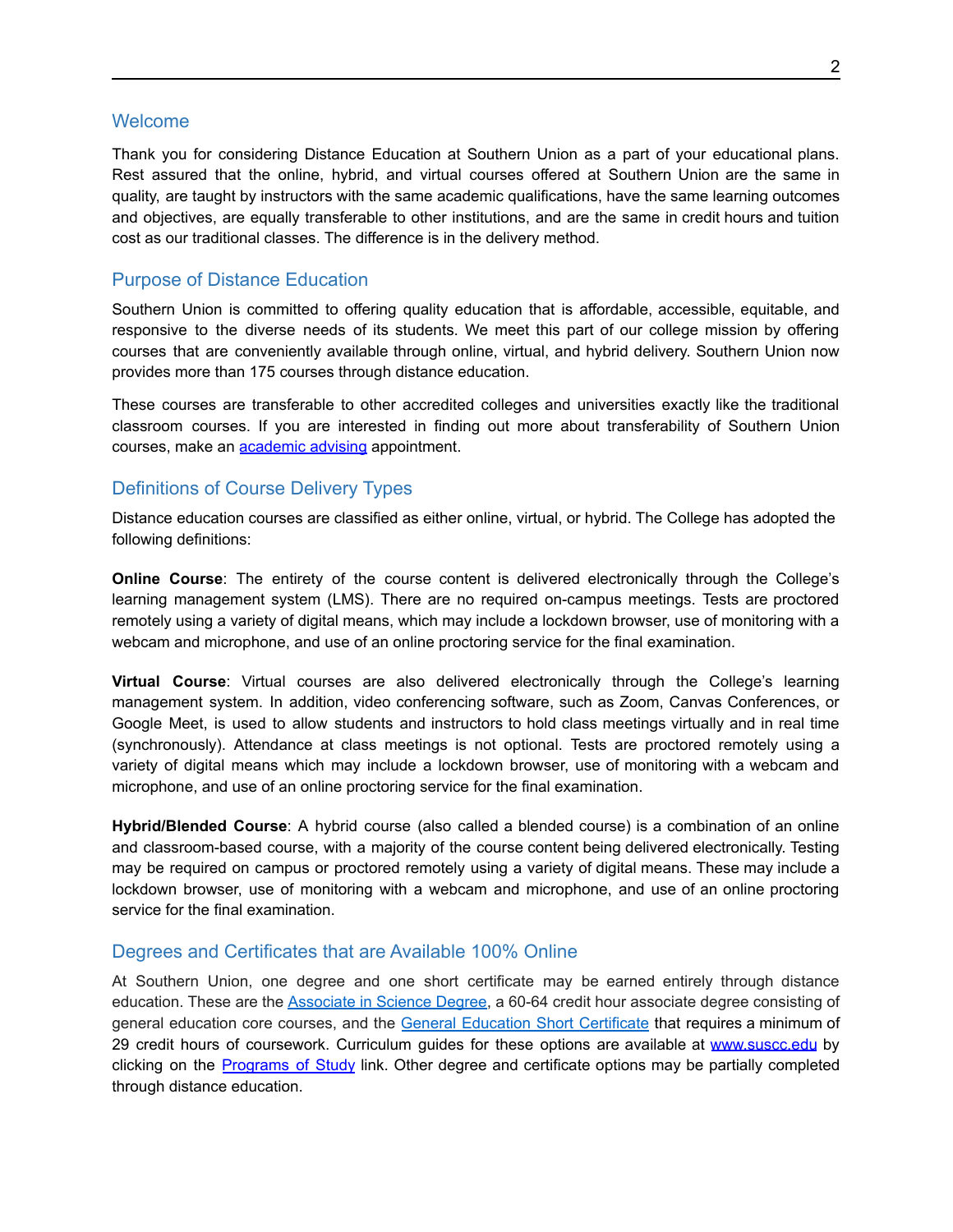### Required Computer Skills and Technology

#### **Technical Skills**

If you enroll in a distance education course, you are responsible for having adequate computer skills to accomplish required tasks. Instructors do not have time to teach these skills within the course. If you do not possess the following skills, you may want to take a computer class to increase your computer knowledge before attempting a distance education class.

If you are registered for a distance education course, you must have a basic knowledge of computer operations and Internet use to be successful in that course. Here are some key skills required:

- Knowledge of computer terminology, such as browser, operating system, application, software, files, documents, icon, etc.
- Understanding of basic computer hardware and software, with the ability to perform computer operations, such as:
	- o Using a keyboard and mouse
	- $\circ$  Managing files and folders: save, name, copy, move, backup, rename, delete, check properties
	- o Software installation, security and virus protection
	- o Using software applications, such as Word, PowerPoint, Excel, email
	- $\circ$  Knowledge of copying and pasting, spell-checking, saving files in different formats
	- o Uploading and downloading attachments
- Internet skills (connecting, accessing sites, using browsers)
- Ability to use online communication tools, such as email (create, send, receive, reply, print, send/receive attachments), discussion boards (read, search, post, reply, follow threads), chats, and messengers
- Perform online research using various search engines and library databases
- **Create online accounts**

### **Technology Requirements**

If you are taking distance education courses at SUSCC, you MUST have certain technologies available to access your course materials. You may use computers in the open computer labs in each campus library (LRC); however, access may be limited since computer availability is on a first-come basis during regular library operating hours. Therefore, it is **not** recommended that you rely solely on access to online content through the LRC. Additionally,



some students may plan to use computers at their worksite, but should be aware that some classes may require the download of additional software that may not be allowed by your employer.

For online, virtual, or hybrid classes, you must have access to the following technology:

● Computer (phones and tablets are not recommended. Mobile applications are available for Canvas, but many features are not available for use with a mobile device.)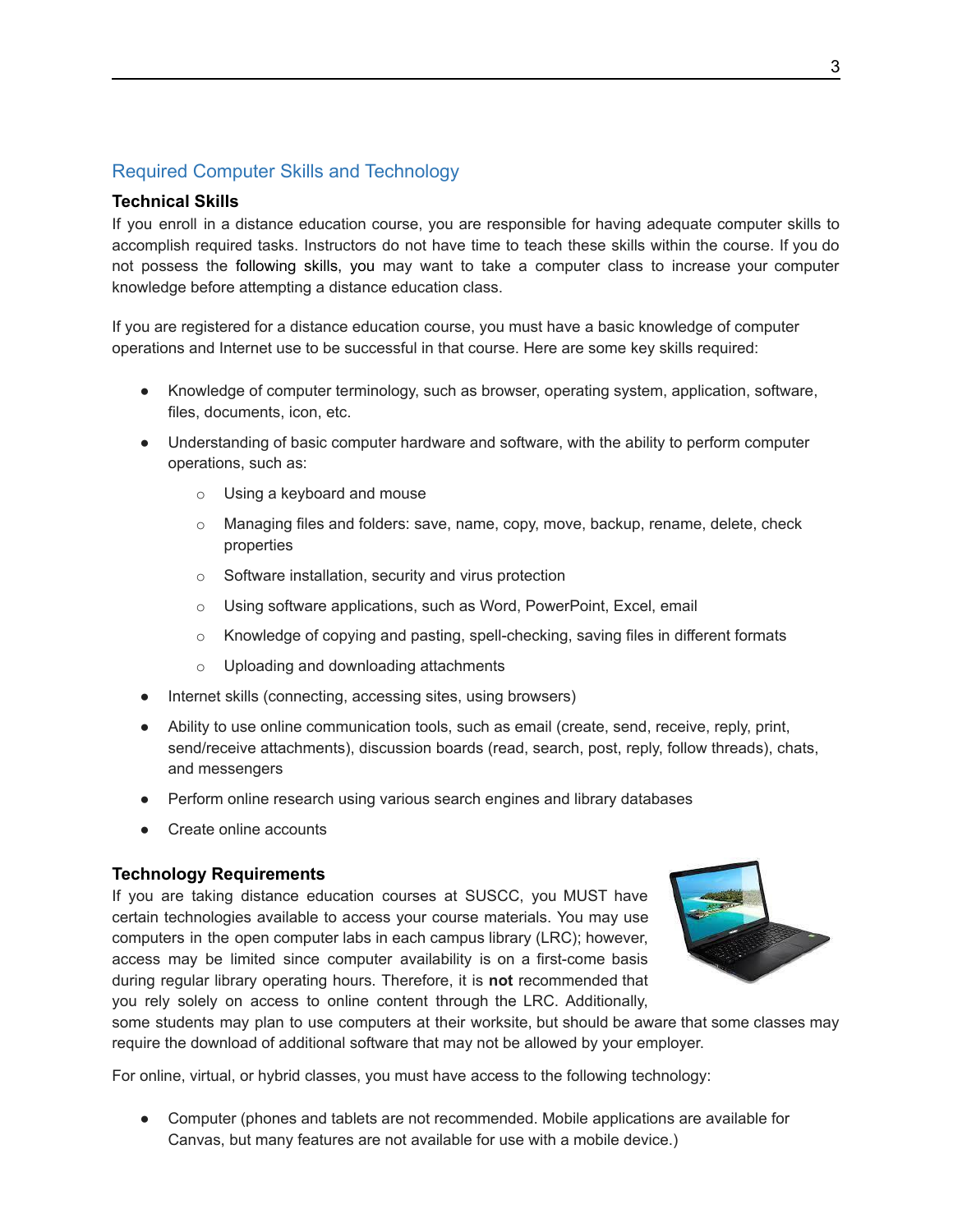- Operational microphone and webcam (these can be combined or included with computer hardware such as in a laptop or all-in-one computer)
- Speakers or headphones for listening to audio and video content
- High**-**speed and reliable Internet connection
- Some courses require additional software, such as publisher tools, to be downloaded on your computer. This information and instructions will be stated in the course syllabus or the Canvas course modules. It is your responsibility to obtain the necessary software required for your classes.

If you cannot fulfill these requirements, then you should not enroll in a distance education course (or if already registered, you should withdraw from it during the drop/add period).

### **Loss of Personal Computer Use**

The College is not responsible for the possible loss of use of your personal computer through any mishap or misfortune. If such happens, you are required to alert your instructor, and seek alternative access to a reliable computer with an internet connection as soon as possible. Many instructors won't consider technology issues an excuse for missing activity deadlines. In almost every case, you have access to a variety of on-campus computer labs in Opelika, Wadley, and Valley for use with your distance education courses. You may also request to borrow a laptop from the College for the remainder of the semester.

### **Computer Loans**

There are a limited number of laptop computers available to currently enrolled students for semester-by-semester loan. To take advantage of Southern Union's laptop loan program, you can fill out and submit the Student [Technology](https://www.suscc.edu/techrequest.cms) Request form on the SU website. Laptops are loaned on a first-come basis, as long as they are available.

### **Internet Connection Speed**

A high-speed internet connection with speeds of 1.5 Mbps or higher is recommended for distance education courses to ensure easy access to all of the the course materials and resources, particularly large file sizes as with streaming video.



### **Why does Internet speed matter?**

Many distance education courses make use of videos. Viewing is only possible if a certain amount of data is transferred to your computer in a timely manner. This data transfer speed is called your "Internet speed."

- Approximate speeds of common types of Internet Service:
	- $\circ$  Dial-up internet<sup>\*</sup> 56 bps (from phone company)
	- o DSL internet 768 kbps+ (from phone company)
	- o Cable internet 1,000-10,000+ kbps (from cable company)
- How can you determine your current Internet speed?
	- o Visit [www.bandwidthplace.com](http://www.bandwidthplace.com).

\*Dial-up connections cannot load the data fast enough to play video at a normal rate. This causes the video to pause to let more data arrive. DSL and Cable connections are more than adequate to watch most online videos.

Southern Union State Community College provides high-speed wireless Internet access for your use in most buildings on campus. The College also maintains open computer labs with Internet access in the Learning Resource Center (LRC) on each campus. You may use the computers in the LRC for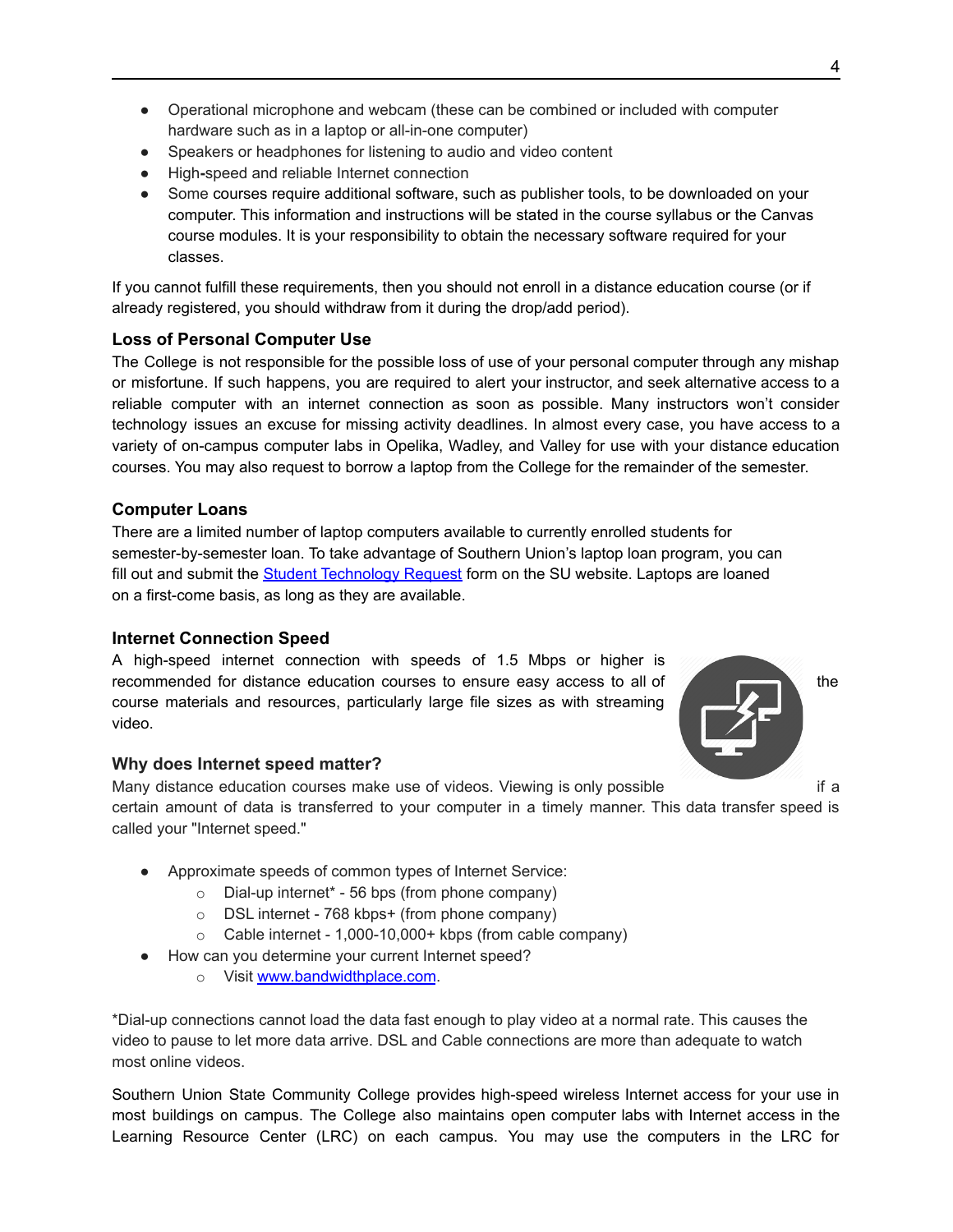coursework in distance education classes (except to take proctored exams) within the LRC hours of operation.

### **Internet Browser Settings**

SUSCC uses the Canvas Learning Management System (LMS). Canvas is built using web standards, so



it runs on Windows, Mac, Linux, iOS, Android, or any other device with an operating system that can run the latest compatible web browsers. For best performance in Canvas, use the most current major release of Chrome, Firefox, or Safari. Your computer operating system and preferred browser should be kept up to date with the latest recommended security updates and upgrades.

You can verify that the [browser](https://guides.instructure.com/m/67952/l/720329-what-are-the-browser-and-computer-requirements-for-canvas) you are currently using is up to date by using the Canvas browser checker [tool](https://guides.instructure.com/m/67952/l/720329-what-are-the-browser-and-computer-requirements-for-canvas). If you experience problems with your particular browser, check out the Canvas Guide, [What](https://guides.instructure.com/m/67952/l/720329-what-are-the-browser-and-computer-requirements-for-canvas) are the browser and computer [requirements](https://guides.instructure.com/m/67952/l/720329-what-are-the-browser-and-computer-requirements-for-canvas) for Canvas?, or log into Canvas and click the Help button in the blue global navigation bar at the left of the window. You can choose to chat or call a Canvas support specialist for help. Be sure to update your computer operating system and browser and reboot your computer before engaging with a support specialist.

### <span id="page-5-0"></span>Canvas on Mobile Devices

You can access Canvas from any browser on your Android/iOS device. However, mobile browsers are not supported, and features may not function as expected compared to viewing Canvas in a fully supported desktop/laptop browser. Canvas offers limited support for native mobile browsers on tablet devices. For additional details, please reference the [limited-support](https://guides.instructure.com/m/67952/l/1284600-what-are-the-limited-support-guidelines-for-mobile-browsers-on-tablet-devices) mobile browser guidelines.

The Canvas [Student](https://community.canvaslms.com/t5/Canvas-Mobile-Users/gh-p/mobile) app provides access to Canvas while on the go. Depending on your device, not all Canvas [features](https://s3.amazonaws.com/tr-learncanvas/docs/Mobile_CanvasStudent.pdf) may be available on the app at this time. View Canvas Student mobile features by version and device.

#### **Screen Readers and Browsers**

- Macintosh: *[VoiceOver](http://www.apple.com/accessibility/mac/vision/)* (latest version for Safari on Macintosh and iOS mobile)
- PC: [JAWS](https://www.freedomscientific.com/Products/software/JAWS/) (latest version for Chrome/Firefox on Windows)
- PC: [NVDA](https://www.nvaccess.org/) (latest version for Chrome/Firefox on Windows)
- Android: [Talkback](https://support.google.com/accessibility/android/answer/6283677?hl=en) (latest version for Android mobile)

#### **Other Required Components**

Refer to the Online [Services](http://www.suscc.edu/programs/technical-support.cms) link on the SUSCC website for more information and links to download these free components.

- **Adobe Reader:** Adobe Reader software is the free global standard for viewing and printing PDF documents.
- **Respondus LockDown Browser™** is a free secured browser used solely for taking distance education exams and quizzes for courses at Southern Union. You must download the Respondus Lockdown Browser from the specific link provided for SUSCC, as each school has a unique link. If your instructor has chosen to require the Lockdown Browser for a quiz or exam, there will be a link to download it in your Canvas course. If you don't see the link, contact your instructor. You will need to install it one time on the computer you will use. Some instructors may also require the use of Respondus Monitor in addition to the Lockdown Browser. Monitor is not an additional download. (If your instructor requires Monitor, you must have a webcam and mic installed on your computer.) Once the browser is installed, you simply open it from the desktop shortcut, log in to Canvas, and take your quiz.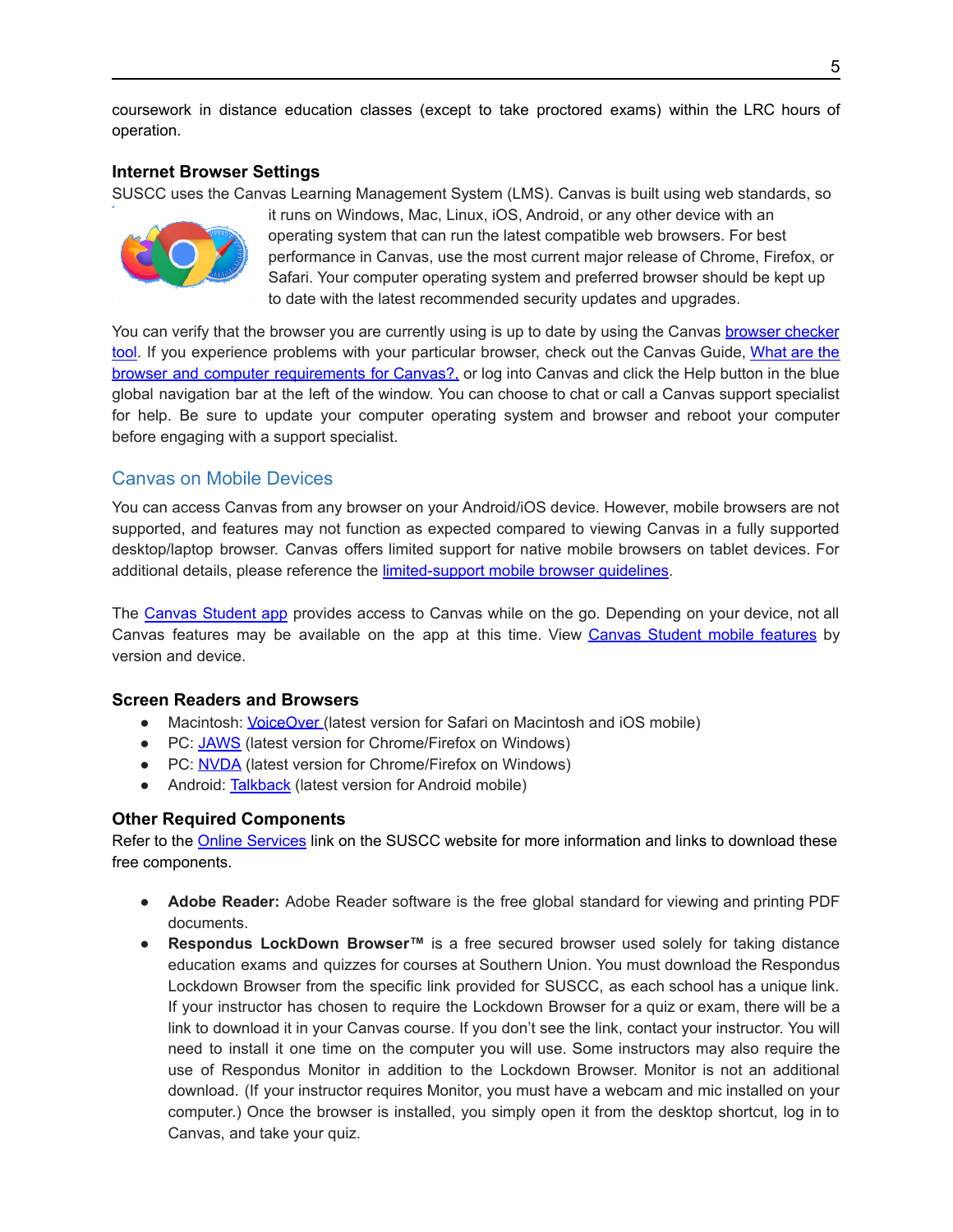#### *Additional Notes:*

- To test on an iPad, your instructor must enable iPads the Lockdown Browser separately in Canvas, so check with your instructor to see if testing on an iPad is allowed.
- Chromebooks **are not fully supported by the Lockdown Browser at this time.** Students may download the Respondus Lockdown Browser and use a Beta (preliminary) version for testing on a Chromebook, as long as your instructor enables that for each test**.**

### <span id="page-6-0"></span>Facts to Consider About Distance Education

Now that you know what technical skills and technology you should possess before considering enrolling in a distance education course, you need to be ready for the different style of learning that takes place through distance education. The requirements and time commitments for distance education courses are no less than that of any face-to-face course. Distance education is a flexible alternative that makes earning college credit possible for students who have difficulty attending on-campus courses.

The following are some common myths and facts about courses offered through distance education that you should consider:

- **Myth:** Distance education courses are easier than face-to-face courses.
	- o **Fact:** Online, virtual or hybrid courses may be more difficult for some students because they require commitment and responsibility.



- Myth: Distance education courses at Southern Union are self-paced.
	- o **Fact:** Students are required to complete assigned course work by the due dates indicated within the course.
- **Myth:** Distance education courses require no particular skills or knowledge of a computer.
	- **Fact:** You need to know basic computer skills to use the tools for online coursework and communication.
- **Myth:** A smartphone or tablet is sufficient to complete all coursework.
	- o **Fact:** You will need a computer (not a smartphone or tablet) that meets the basic technical requirements previously listed, as well as reliable internet access. Some computer programs used in online coursework are not supported on mobile devices and may not work correctly.
- **Myth:** Distance education students who do not have time to read the assignments or the ability to work online independently can just email lots of questions to the instructor.
	- o **Fact: I**nstructors are available to answer questions, but cannot "teach" distance education students individually during office hours. Students must be able to follow directions and work independently, even without the benefit of face-to-face interaction with an instructor or peers as in the case of a wholly online course.
- **Myth:** Distance education coursework can be completed in less time than that required for face-to-face courses.
	- o **Fact:** You must be willing and able to commit your time approximately 5-7 hours of work and study time per week, per course.
- **Myth:** Distance education courses do not require reading skills.
	- o **Fact:** Reading and comprehension (aside from motivation) are the most important skills required of an online student. Online coursework requires that you thoroughly read, comprehend, and follow directions for completing course requirements.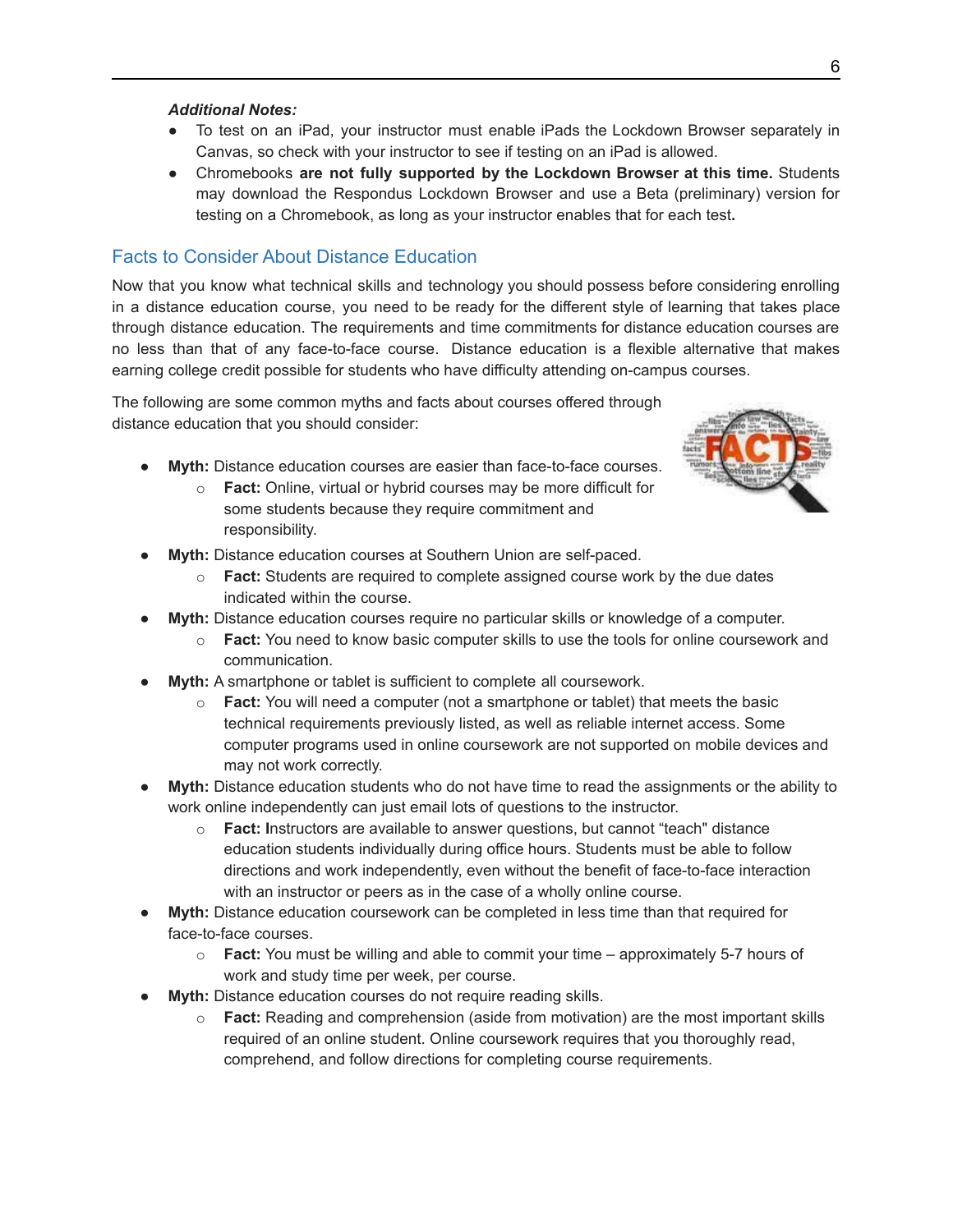### <span id="page-7-0"></span>General Information and Policies

### **General Information**

When you enroll in a distance education course at Southern Union State Community College, you are expected to abide by the same guidelines that apply to traditional, face-to-face instructional courses. All policies that appear in the student code of conduct portion of the College's Student [Handbook](http://www.suscc.edu/current-students/college-catalog-and-student-handbook.cms) and [Catalog](http://www.suscc.edu/current-students/college-catalog-and-student-handbook.cms), which is available in print form from the Admissions Office and in pdf format on the College website, apply to distance education (i.e., attendance, academic misconduct, plagiarism, cheating, and harassment, etc.).

#### **Admission/Readmission to the College**

Now that you have determined you are ready to begin, or continue, your educational journey through distance education, the steps to apply for admission to the College are outlined on the [Admissions](https://www.suscc.edu/about-suscc/admissions-overview.cms?Search=admissions) webpage. Admission must be completed prior to applying for financial aid and/or registering for courses. If you have previously attended Southern Union but have not been enrolled for six or more semesters, you must complete a brief readmission form in the [Student](https://ssb-prod.ec.accs.edu/PROD/SUSCC/twbkwbis.P_GenMenu?name=bmenu.P_MainMnu) Portal.

#### **Tuition Payment**

Tuition payment is due at the time of registration to reserve your place in a course. Tuition for each online and virtual course will include an additional \$20 proctor fee for the final exam. Southern Union accepts payment in the form of cash, check, credit card (American Express excluded) and various forms of financial aid. Financial aid must be approved and awarded before schedules can be held. You should check your SU account balance before each semester begins to ensure tuition and fees have been completely paid, so you are not dropped because of an unpaid balance.

### **Financial Aid**

If you expect to participate in a financial aid program, you should apply several weeks in advance of registration. The *financial aid [webpage](https://www.suscc.edu/about-suscc/financial-aid-overview.cms)* has a wealth of information to assist you in seeking tuition assistance. Additionally, the financial aid office has a staff of experts to assist you during business hours.

### <span id="page-7-1"></span>How to Register for Distance Education Classes

#### **Advising and Registration for First-Time SU Students**

New students must be cleared by the Admissions Office and the Financial Aid Office before registering. Once cleared, you must register for your first semester at Southern Union with an academic advisor. Dates for early and regular registration for new students are published in the College [Calendar](http://suscc.edu/current-students/academic-calendar.cms) on the SU website. During those published dates and times, advisors will be available to assist with selecting classes appropriate for your major of study.

Advisors are located on each campus and are a great resource while enrolled at Southern Union. [Advisors](http://www.suscc.edu/current-students/academic-advising.cms) can guide you on a variety of topics, including: degree planning, transfer, careers and majors, etc. Making an appointment ensures that an advisor is available to address all your questions completely and thoroughly; however, walk-ins are welcome as well.

#### **Online Registration for returning students**

The online registration system allows currently enrolled and returning students to register online without the necessity of meeting with an advisor. Dates for registration are published in the [academic](https://www.suscc.edu/current-students/academic-calendar.cms) calendar. It is necessary to pay tuition at the time of registration so that your schedule will be held.

The registration process for distance education courses is the same as the process for traditional courses. Detailed steps are available on the website for class [registration](https://www.suscc.edu/prospective-students/registration.cms). You can find a list of distance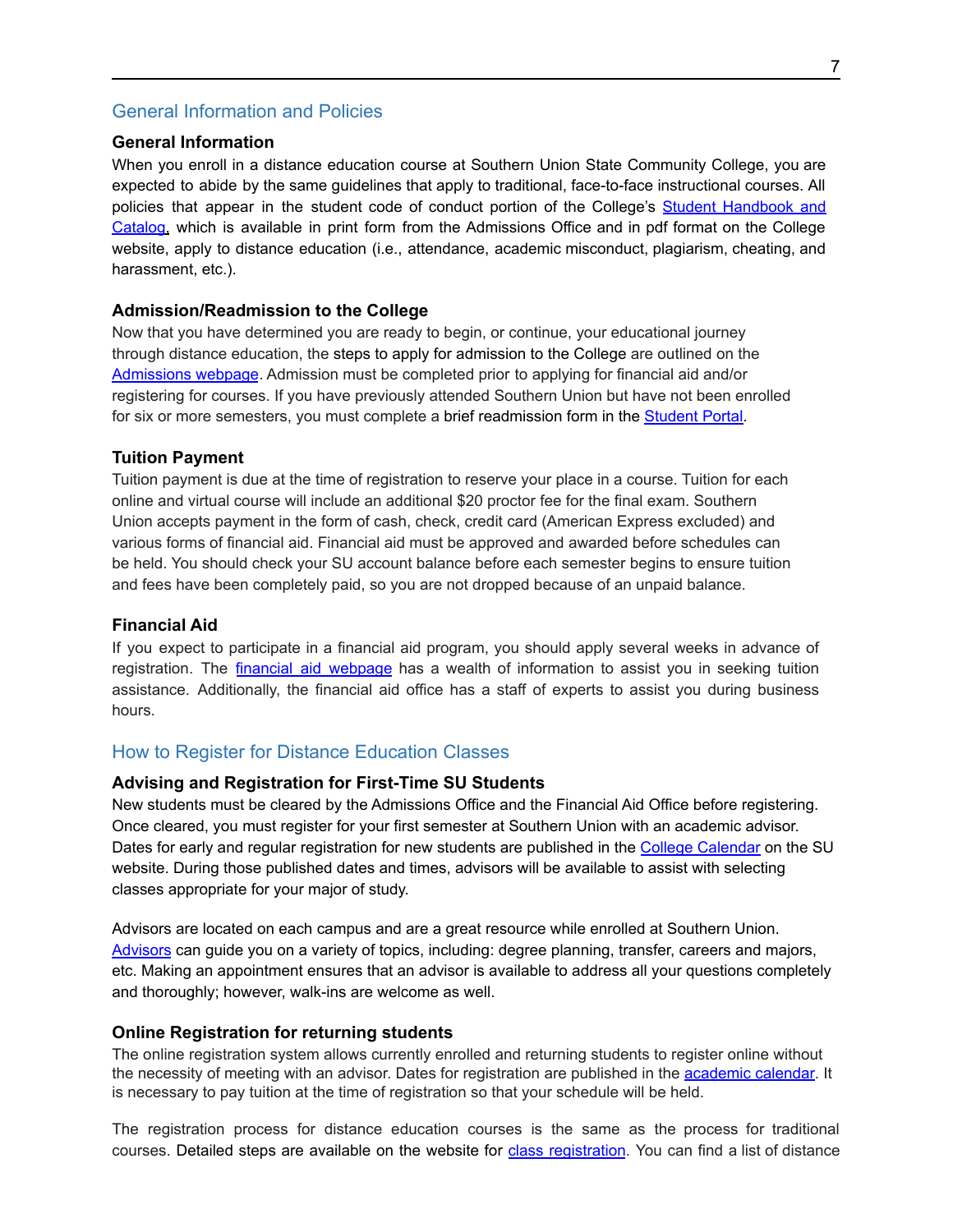education courses offered in the Dynamic Class Schedule Lookup Utility (found at [www.suscc.edu/current](http://www.suscc.edu/current) students), by limiting the course selection to *online* or *hybrid*.

### **Enrollment Requirements**

Enrollment requirements for distance education courses are the same as the requirements for traditional courses. In addition to meeting the requirements to enroll in the course, distance education students must also have access to a personal computer with reliable high-speed Internet service, as well as a webcam and microphone for use during test proctoring or other required class activities.

### <span id="page-8-0"></span>How to Complete Distance Education Coursework

Distance education courses at SUSCC are delivered using the **Canvas Learning Management System** on the Internet. The College provides this educational platform for all courses, though traditional courses may not rely on it as heavily as online, hybrid, and virtual courses for delivery of course content.

In order to find your distance education course(s), you will be required to log in to [Canvas.](http://www.suscc.edu/programs/technical-support.cms#CANVAS) Each student will log in with their unique Southern Union email address and password (both are issued upon acceptance to the College).

### **Login Credentials for Canvas**

The login format for Canvas is as follows:

**USERNAME**: Your first name initial + complete last name + two-digit birthday + @mail.suscc.edu (example: jdoe15@mail.suscc.edu)

**PASSWORD**: Eight-digit birthday (example: 08152001 for August 15, 2001 DOB)

You may wish to save a shortcut to Canvas on your computer desktop, download the app\* for your mobile device, or you can simply click on the Canvas link on the SUSCC homepage. It is important to remember to update your Profile information in Canvas. You can add any additional email addresses for your own notification purposes in the Settings link, but keep in mind that for security and privacy purposes all official communication between you and school personnel must be with your Southern Union email or the Canvas Inbox (which uses your SU email

\*Note: Canvas provides an application for use on mobile devices, but you should not try to fully complete *an online course using a mobile device. Some functionality is lost when using mobile devices to access features of the Canvas LMS.*

### **Canvas Dashboard**

Canvas refers to their home screen as your "Dashboard." Once you successfully log in, you will find your current semester's courses listed on your Dashboard. To find course materials, activities, and instructions for getting started on a course, click on the "Course Card" on the Dashboard for that course. If you default Dashboard view is not one that shows the course cards, you can change that by clicking the three vertical dots in the top right of the Canvas window and choosing "card view".



If you have questions about course content and delivery, contact your instructor. The course instructor's name and contact information will be on the "Front Page" of each course.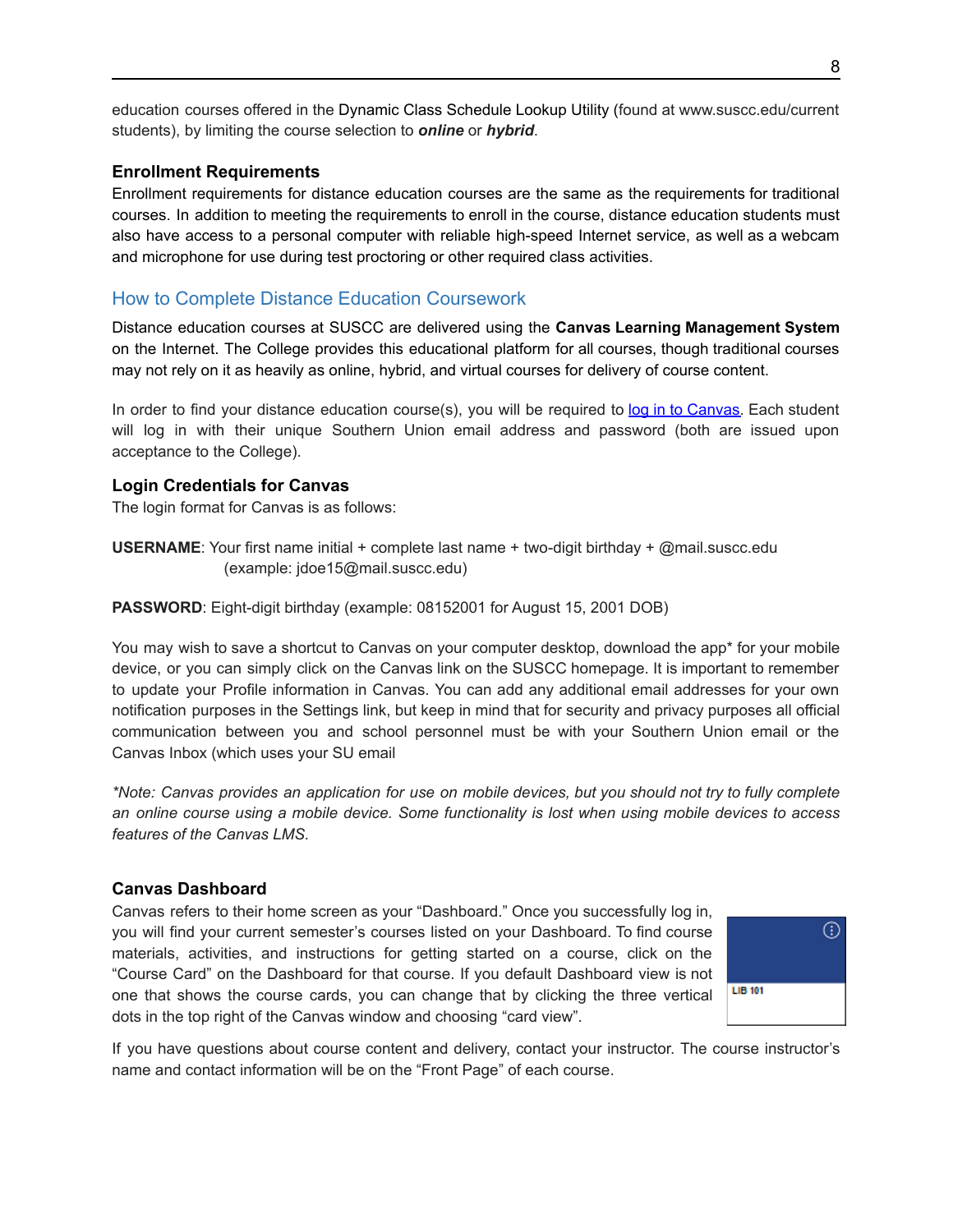#### **Other Learning Platforms**

Although Canvas is the primary learning platform for distance education courses at the College, some online, hybrid, virtual, and traditional courses may additionally utilize publisher-provided course management systems such as Cengage MindTap, Pearson MyLab and Elsevier Evolve. Detailed instructions for use of any additional platforms should be included in your Canvas course. Support contact information will be provided by your instructor should you need technical support with publisher content.

#### **Textbooks and/or Access Codes**

As with traditional classes, most online, virtual, and hybrid courses require the purchase of textbooks and/or third-party access codes to facilitate instruction in the course. You should consider these costs before registering for any course. You may visit the Barnes & Noble [Bookstore](https://www.suscc.edu/current-students/bookstore.cms) through the "Current" Students" link on the SUSCC website for textbook information and costs.

### **Student Email**

Upon admission to the institution, you are issued a Google (Gmail) email account under the SUSCC domain. SUSCC student email is the official means of communication between you and anyone at the College. It is imperative that you check your student email frequently for important school and course information. Student email can be accessed through the Student Email link found on the College website. You'll use the same login information to access your student email as that used to login to Canvas. For security purposes, you should not use other email accounts to communicate with college personnel.

#### SUSCC email credentials:

USERNAME: Your first name initial + complete last name + 2-digit birthday + @mail.suscc.edu (example: jdoe15@mail.suscc.edu)

PASSWORD: !SUSCC + 6-digit birthday (example: !SUSCC081501)

### <span id="page-9-0"></span>Electronic Security

Course content delivered through electronic media (Canvas, SUSCC student email, etc.) is the foundation of distance education. Just as in traditional methods of communication, electronic messages may be intercepted or received by individuals other than the intended recipient. Southern Union State Community College works under the protection of secure passwords and firewalls. Therefore, it is extremely important that login information be kept secure. Messages intercepted or received by individuals other than the intended recipient are not the responsibility of SUSCC. Neither is the College responsible for any loss of data or hardware damage due to computer viruses transmitted through online course interactions.

#### <span id="page-9-1"></span>Identity Confirmation

If you enroll in an online, virtual, or hybrid course, and receive credit for that course, you must be the same person who participates in the course. Course participation includes all course activities, assignments, and assessments. To ensure that this is the case, students enrolled in hybrid courses are required to present valid photo identification (e.g. driver's license, College ID, military ID) when attending any on-campus meetings or while using test-proctoring software as required during the course. Any student who cannot present such identification may not participate in the activity. Additional technology-based identity authentication measures are required for online examinations through an online proctoring service.

### <span id="page-9-2"></span>Academic Integrity

By registering in a distance education course, you commit to adhere to standards of integrity as they relate to your coursework, instructor, and fellow students. These standards include honesty, trust, fairness, respect, and responsibility.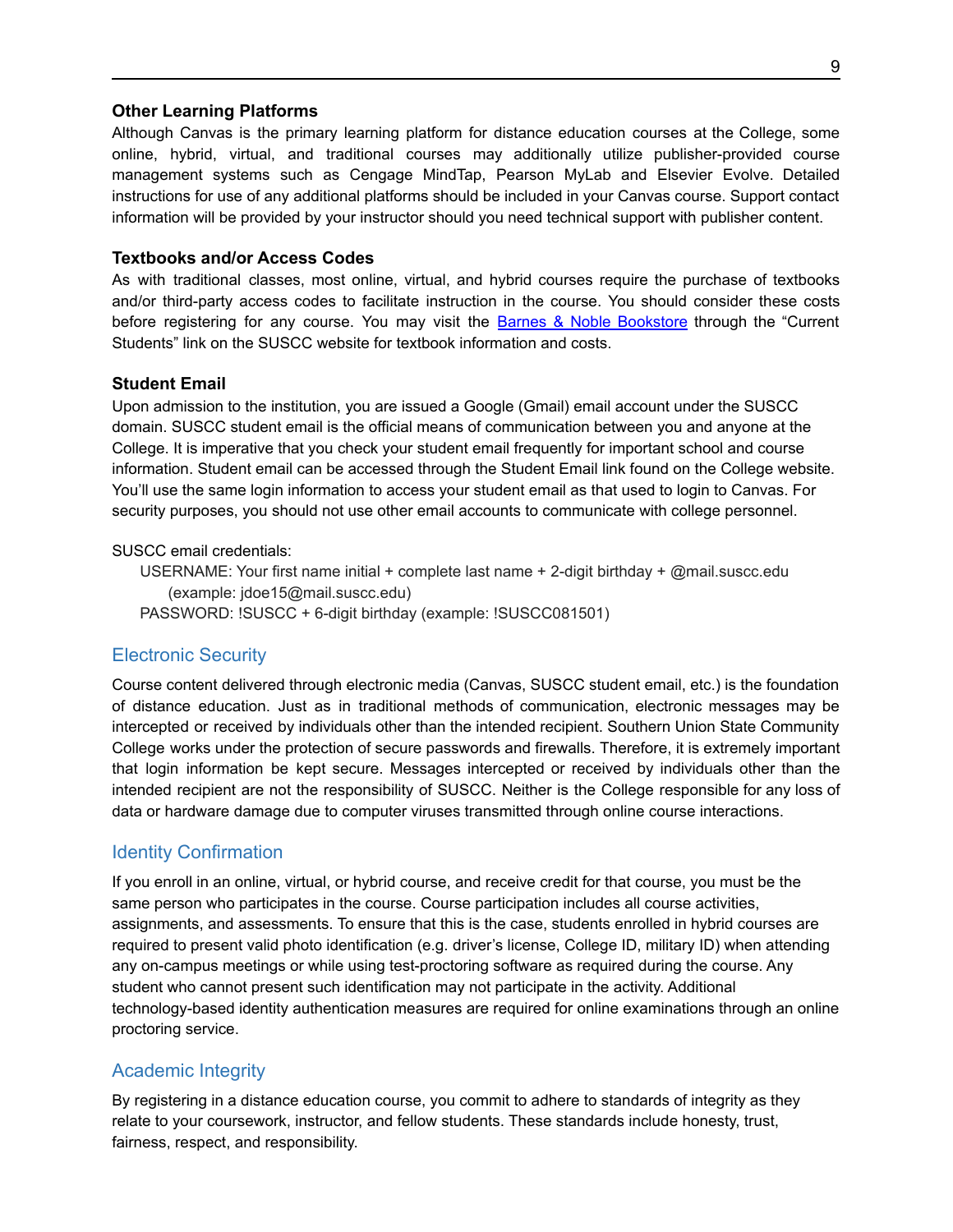You agree to:

- Complete all assignments and tests solely on your own, except where instructions indicate student cooperation is acceptable.
- Under no circumstances, except instructor permission, give other students access to your work.
- Properly acknowledge all external sources used in your work.
- Create one user account as required and only use created or assigned login credentials, passwords, access codes, etc., yourself.
- Refrain from activities that would dishonestly alter your grade or that of another student.
- Comply with all standards of academic conduct in the Southern Union Student Handbook and Catalog.

Failure to comply with these standards may result in such academic penalties as are outlined in the Student Handbook and Catalog, which include failing an assignment, failing the course, and/or referral to the Associate Dean of Students.

### <span id="page-10-0"></span>Attendance in Distance Education Classes

#### **Course Attendance**

According to the College attendance policy (see the College's Student [Handbook](https://www.suscc.edu/current-students/college-catalog-and-student-handbook.cms) & Catalog), students must demonstrate a minimum level of participation to receive college credit for a course.

Weekly participation is expected in all courses. Activities and assignments required for you to demonstrate active weekly participation are determined by the course instructor and are listed in the course syllabus and/or Canvas modules. These may include discussion forums, chat sessions, group projects, quizzes, homework, tutorials, or any other activity deemed important for accomplishing the course objectives.

#### **Withdrawal from a Course**

The course syllabus will clearly state whether the instructor utilizes Administrative Withdrawals. You may be administratively withdrawn from a course by Student Services if an instructor reports you as not attending class, based on a published number of class meetings or activities you missed during the semester. Whether an instructor uses this procedure may be determined individually by the instructor, or it may be by a departmental policy.

For official records (including financial aid), the last date of attendance, if you are administratively withdrawn from a distance education class, will be the last day you demonstrated active participation in the course. Administrative withdrawals may affect future financial aid awards. No refunds are awarded for administrative withdrawals.

If you officially withdraw yourself or are withdrawn from a course prior to Southern Union's published withdrawal date (refer to the current semester's calendar), you will receive a grade of "W" for that course.

### <span id="page-10-1"></span>Financial Aid Attendance Verification

At the beginning of each semester, instructors are required by the federal government to complete an Attendance Verification for enrolled students participating in certain tuition assistance programs. In a distance education context, you logging into an online class is not sufficient proof to demonstrate academic attendance. The instructor must document that you have participated in class, or were otherwise engaged in an academically related activity, in order to be considered as attending an online class.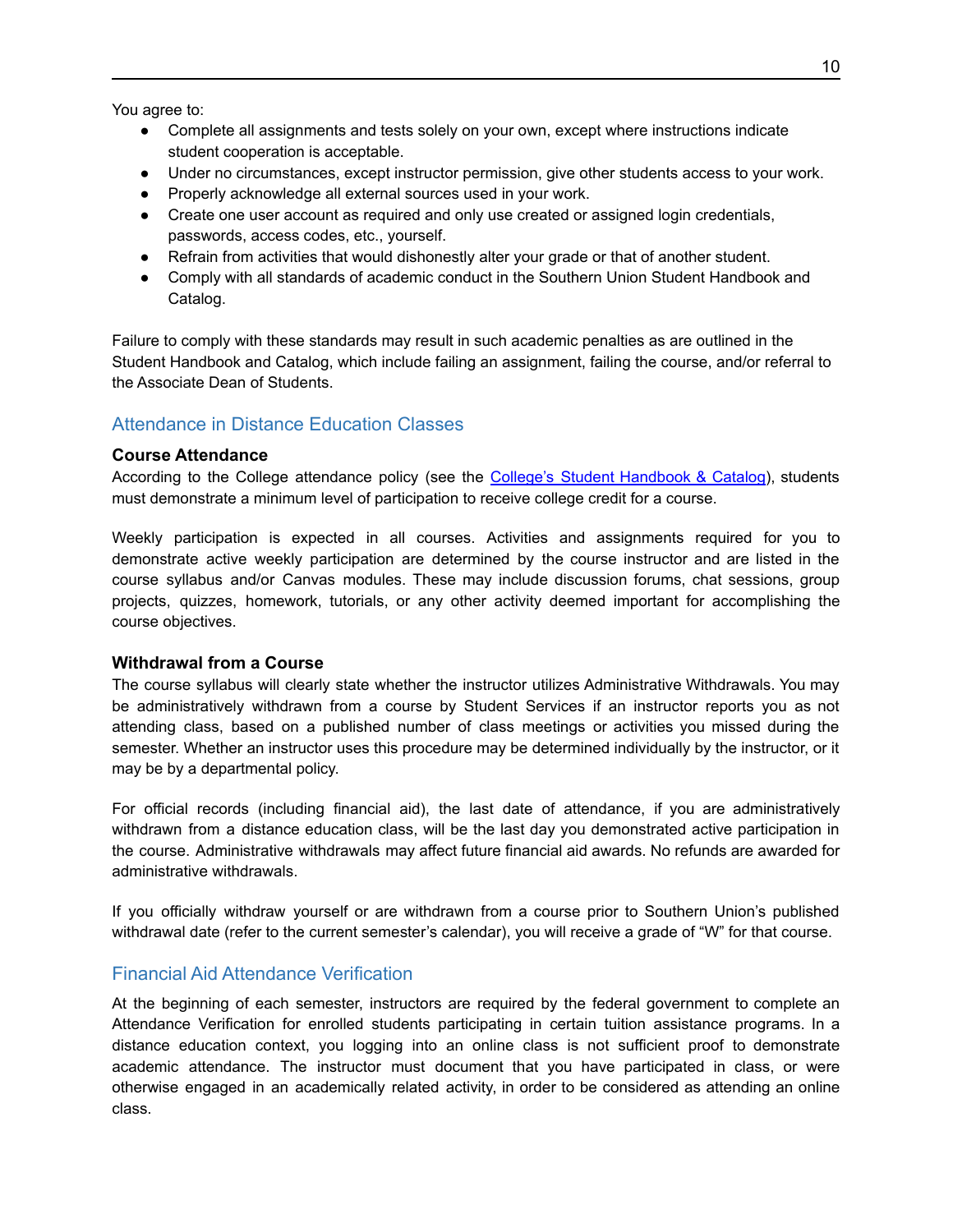If you are reported for non-attendance in a class, you will be withdrawn by the Financial Aid Office. This may affect any financial aid awards you have. You may ask the instructor for readmission to the course before the deadline date assigned by the Financial Aid Office. It is the decision of the instructor whether you will be allowed to be reinstated in the course. (See the Student Responsibilities in Distance Education section below.)

### **Online Course Attendance**

Classes labeled as "Online" do not have required on-campus meetings or tests. The instructor will provide the content of the course through Canvas and the student is responsible for accessing the information and completing assigned work by the published deadlines. It is required that the student have a computer with internet access, working webcam and microphone. Testing will be conducted online and the instructor may require that the student use testing security software to complete exams or quizzes.

### **Hybrid Course Attendance**

Check your class schedule closely for any required on-campus meeting(s). Any **hybrid** courses you are enrolled in will require you to attend weekly or occasional mandatory on-campus sessions. Hybrid courses may also require additional on-campus tests, labs, or other activities as indicated in the course syllabus. If you are enrolled in a hybrid course, you may also be required to complete an on-campus final exam/evaluation. If you cannot appear on campus for the final exam at the required time, contact the instructor a **minimum of three (3) weeks in advance** to request arrangements for an approved alternative session. Approval is determined by the importance of the excuse and at the instructor's discretion.

### **Virtual Course Attendance**

Virtual courses are a mixture of online attendance at a scheduled class time and online course work. Attendance during the scheduled class time is required. Check the schedule closely to be sure that the meeting times for the class do not interfere with other scheduled activities.

### <span id="page-11-0"></span>Hardware/Software Requirements

### **Technical Support**

The College is committed to providing you quality and timely technical support in your distance education classes.

If you experience technical problems in a distance education course hosted on the College's LMS, you should first consult the Frequently Asked Questions (FAQ) module posted on the Distance Education webpage found under the Programs of Study link at [www.suscc.edu](http://www.suscc.edu). Below are some of the more common technical issues and solutions for online students.

- Links that do not work
	- $\circ$  For links in your course that do not work or take you to the wrong webpage, contact the course instructor.
- Canvas login
	- o If you experience problems logging into Canvas, you should email [support@suscc.edu](mailto:support@suscc.edu) or call any campus and dial extension 5499, 5346, or 5489 during normal college business hours.
	- $\circ$  If you need your Canvas password reset, you should email [support@suscc.edu.](mailto:support@suscc.edu)
- Quizzes using Respondus Lockdown Browser/Monitor
	- $\circ$  The first point of contact for a quiz issue is the course instructor. If you do not receive a response within 24 hours, email [support@suscc.edu](mailto:support@suscc.edu) or call any campus and dial extension 5499, 5346, or 5489 during normal business hours. In an emergency situation,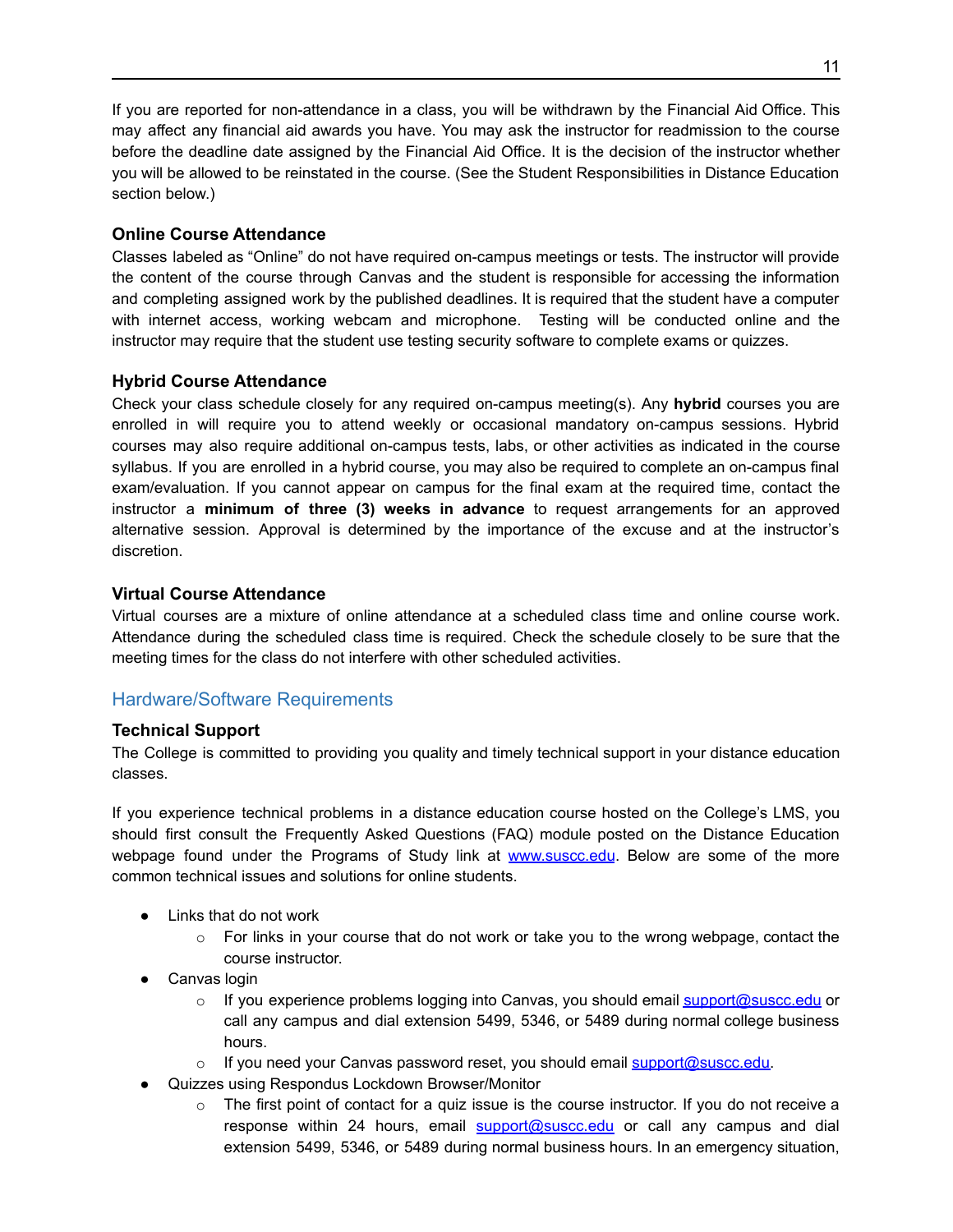you may be able to take quizzes using the Lockdown Browser on the computers in the LRC during College operating hours. It is imperative that you not wait to take a test until the last few hours that your test is available, in case you have an unforeseen issue. Many instructors do not give extensions due to poor planning.

- Assignment submissions through Canvas
	- o Contact the course instructor for an issue with an assignment.
	- $\circ$  If the problem seems to be with Canvas, search the Canvas Guides, or contact Canvas 24/7 Support by clicking the Help button in the blue global navigation bar in Canvas.
- Publisher websites to which you have been directed within the course.
	- $\circ$  If you experience technical problems in an online course hosted on a publisher-provided course management system such as MyLab, MindTap, Launchpad, etc., your instructor may direct you to contact the publisher's technical support team first. You should follow the instructions for obtaining publisher technical support provided in the course modules and/or the course syllabus. If you seek assistance from such a source, you must keep the instructor informed during the process, in case the problem is not resolved immediately.
- Technical problems with the Canvas LMS.
	- $\circ$  If you experience problems with the Canvas LMS, you have 24/7 technical support available by clicking on the Help link in the blue navigation bar on the left side of the Canvas Dashboard. You may choose to enter a chat session with a support person or call the technical support number listed in the menu.
	- o Canvas support cannot help you with login information or access to links or publisher content within the course. Email [support@suscc.edu](mailto:support@suscc.edu) and provide your SUSCC email address and student ID number for password assistance.
- Final exams through ProctorU
	- $\circ$  For computer issues while setting up a ProctorU student account, click on the ProctorU link in the left navigation menu in your course, and chat with support using the Chatbot tool at the bottom of the screen. Search for your issue or type "Transfer" in the Chatbot message box to chat with a support person.
	- $\circ$  For problems that arise during the scheduled testing time, a ProctorU technician will work with you to try and resolve any problems that arise.
	- $\circ$  If you miss your test appointment, first contact ProctorU to find out if there is enough time to reschedule the test. If the deadline is near, the next person to contact is the course instructor. This should be done immediately to improve the likelihood of being allowed to test.

If these resources do not provide a solution to your problem, then you should contact your course instructor. If your course instructor is unable to help you resolve the issue, you should contact the College's Distance Education Department by email at [support@suscc.edu](mailto:support@suscc.edu) or phone at extension 5516 or 5378. Be sure to stay in contact with your instructor throughout the support process.

Southern Union State Community College does not provide hardware support or repair. If enrolled in a distance education course, you are responsible for having a certain level of technical ability or locating outside help when experiencing issues with hardware, software, settings, and etc. on your personal computer. A reliable computer and Internet connection are vital to success in distance education courses. The lack of such will not be an excuse for poor performance in a class.

### <span id="page-12-0"></span>Communication in Distance Education Courses

You should check the course syllabus for instructor specific policies regarding the timeline for responses to student communication (email, discussion posts, etc.) in distance education courses. Instructors will post office hours in each course which reflect times they will respond to student communication without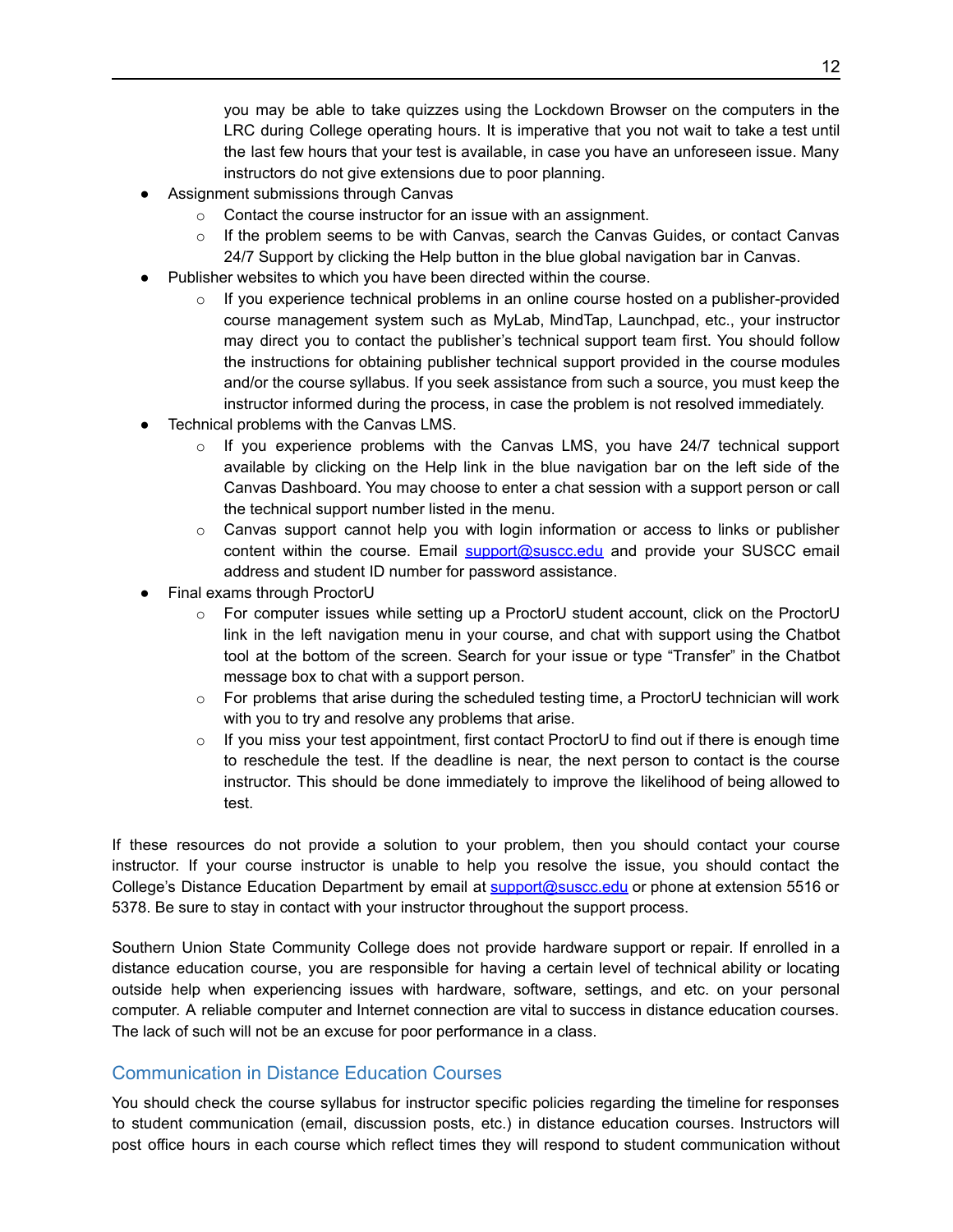long delays. Outside of these availability hours, instructors should respond to you within 24 hours, with the exception of holidays, weekends or college closings. In those cases, instructors may not respond until classes resume.

### **Netiquette (Online Etiquette)**

What does "netiquette" mean? The word netiquette is a combination of "net" (from "Internet") and "etiquette". It means respecting other users' views and displaying common courtesy in email and when posting your views to online discussion groups.

Here are a few do's and don'ts about online communication in your courses.

### **Do…**

- Be prepared for some delays in response time, as "virtual" communication tends to be slower than "face-to-face" communication.
- Check the syllabus and course policies stated by your instructor to know what to expect about your instructor's turnaround time for responding.
- Ask questions and engage in conversations as often as possible—feel free to contact the instructor according to their preferred method of contact.
- Be patient and respectful of others and the ideas and opinions they post online.
- Be courteous and precise.
- Always use your instructors' proper title: Dr., Mrs., Mr., Ms. Unless specifically invited, do not refer to them by first name.
- Use professional language and grammar as you would at a job. For example, the pronoun "I" should always be capitalized, and so should proper nouns, even though you may not do that when texting a friend.
- Refrain from personal abuse. You may politely express disagreement with what someone says, but don't call them names or threaten them with personal violence.
- Contact the instructor if you feel that you have received an inappropriate email within your online course.
- When emailing your instructor, keep related emails in the same thread. Only begin a new email thread for a new topic. That way you and your instructor can refer back to information earlier in your conversation without searching for previous emails.
- Proofread your message carefully for errors before sending it.

### <span id="page-13-0"></span>**Don't…**

- Use inappropriate language—this includes, but is not limited to, the use of profanity, sarcasm, insults, and acronyms or terms that imply obscene, violent, or otherwise inappropriate things.
- Post copyrighted material without an appropriate citation. When in doubt, check with your instructor.
- Post inappropriate materials—for example, do not post pictures that are violent in nature; pictures of [scantily](#page-13-0) clad or nude people, pictures of people with alcoholic beverages, or pictures of others without their knowledge or permission.
- Post in ALL CAPS, as this is perceived as shouting.
- Overuse emoticons.
- Use abbreviations or informal language and grammar, such as "I'll C U L8R" or "what time am i meeting u at southern union"
- Send heated messages, even if you are provoked. Likewise, if you should happen to receive a heated message, do not respond to it.
- Send an email to the entire class.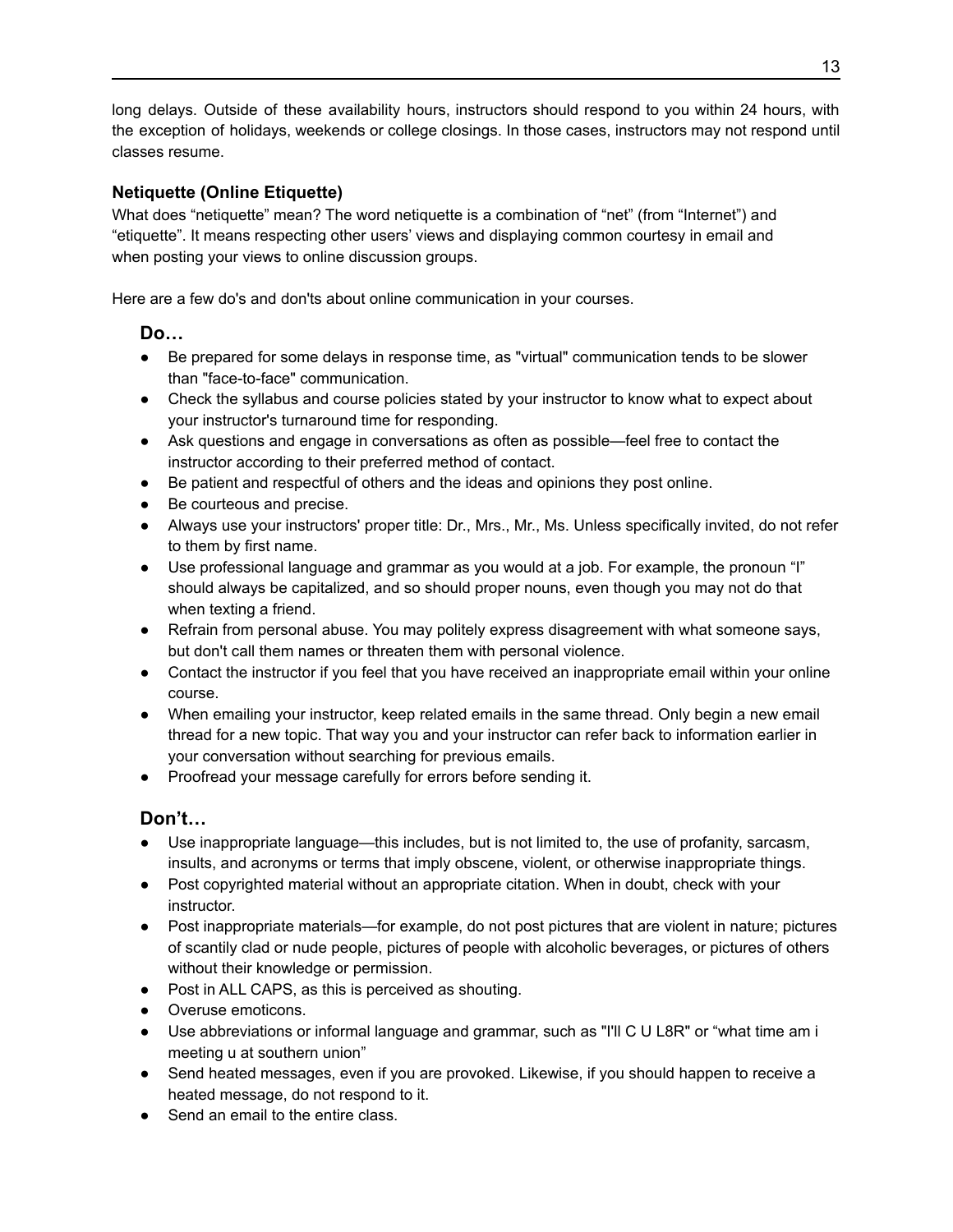### **Discussion Board Posts**

When posting on the Discussion Board in your online class, you should:

- Make posts that are on topic and within the scope of the course material.
- Take your posts seriously, and review and edit your posts before sending.
- Be as brief as possible while still making a thorough comment.
- Always give proper credit when referencing or quoting another source.
- Be sure to read all messages in a thread before replying.
- Don't repeat someone else's post without adding something of your own to it.
- Avoid short, generic replies such as, "I agree." You should include why you agree or add to the previous point.
- Always be respectful of others' opinions even when they differ from your own. Be open-minded.
- When you disagree with someone, you should express your differing opinion in a respectful, non-critical way.
- Do not make personal or insulting remarks.
- Proofread your posts carefully for errors before posting.

Note: Instructors will monitor student discussion posts in their classes and ensure that unsuitable posts are removed as soon as possible. If the inappropriate post is for a graded discussion, the student will receive a grade of 0.

### **Student Profiles**

Your student profiles are a useful tool for promoting interaction with your classmates in distance education courses. You are encouraged to upload a suitable photo to your student profile in Canvas and/or email. Your photo must be a "yearbook" style image of only you (not a group photo). In other words, you photo should be a headshot with a plain background and contain no images of alcohol, tobacco, drugs, profanity, racial slurs, offensive slogans, or clothing that is excessively revealing. Instructors will monitor the profiles of students in their classes and ensure that unsuitable photos are removed as soon as possible.

### <span id="page-14-0"></span>Testing Policies in Distance Education

### **Hybrid classes**

Hybrid classes require on-campus meetings and typically require some on-campus testing. Tests may be administered and taken either online or on-campus, as required by the instructor. A special internet browser, called the Respondus Lockdown Browser, may be required by your instructor for online tests. This browser "locks" the computer screen to prevent access to other websites during the testing process. An instructor may also require a recording of the examination process through the use of a webcam and mic. You can find more information about the **[Lockdown](https://www.suscc.edu/programs/technical-support.cms?Search=lockdown,browser) Browser and Monitor** on the SUSCC website.

Most hybrid classes require on-campus testing for the final exam. This may occur during a published meeting date or at a time and date announced during the semester. Please check the announcement closely and note the building and room where the exam will be held, as most staff will not be aware of the location of each test. Be prepared to present a photo ID for admission to the testing location.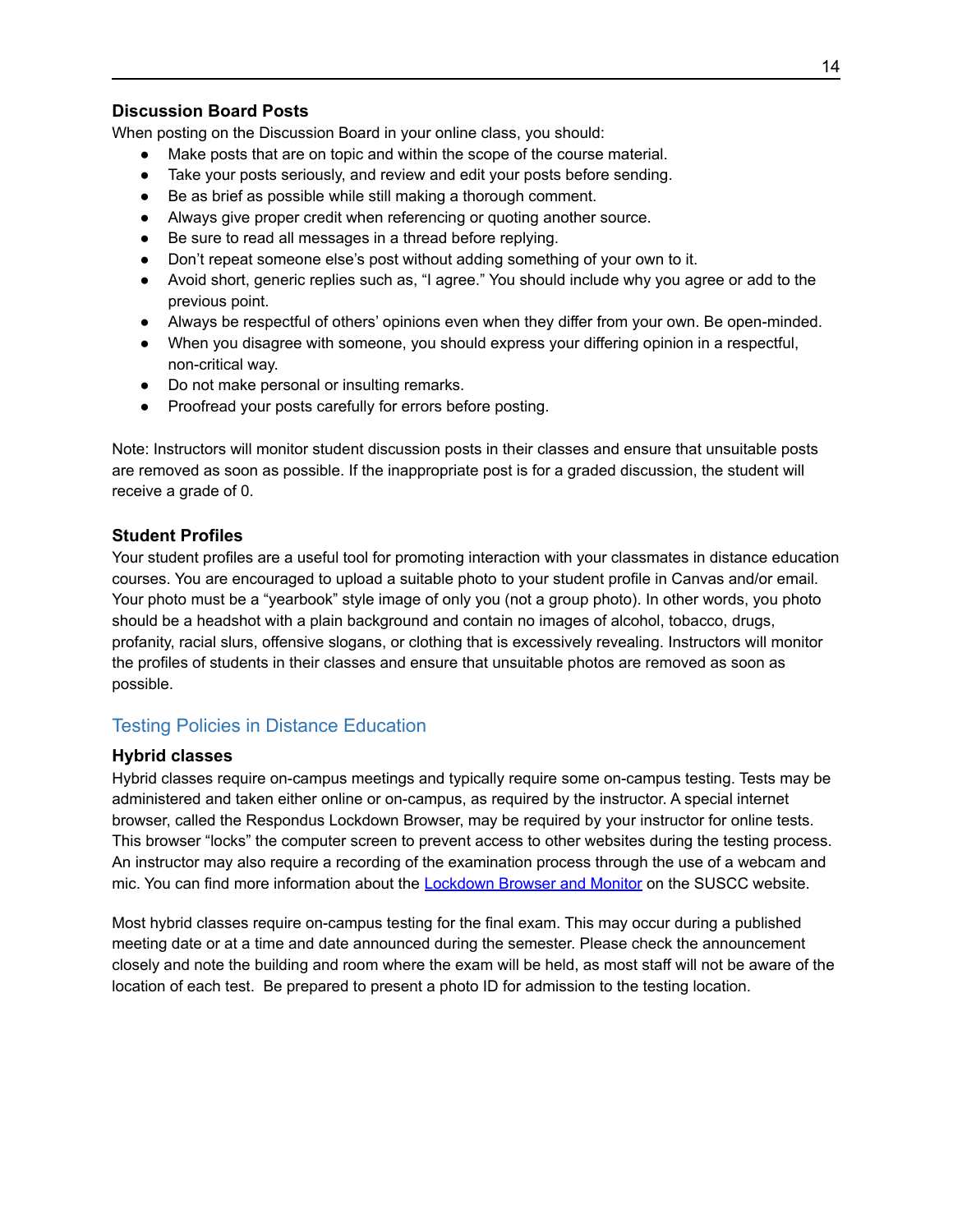### **Online and Virtual classes**

Online classes do not require any on-campus meetings. All testing takes place online. The instructor may choose to use the [Respondus](https://www.suscc.edu/programs/technical-support.cms?Search=lockdown,browser) Lockdown Browser and Monitor or publisher-provided software for testing during the semester.

The final exam in all online classes and most virtual classes will be proctored through a live online proctoring service. Currently Southern Union uses **[ProctorU](https://www.suscc.edu/programs/technical-support.cms#proctor)** for online testing. The nonrefundable cost of proctoring is charged at the time of course registration and paid by the student along with tuition. More information about testing with ProctorU is located on the ProctorU site, which can be accessed through a link within your Canvas course or www.proctoru.com. During the semester, your instructor will have you schedule a final exam appointment within a certain time period with ProctorU. At the time of your appointment, be prepared to present a government-issued photo identification to prove identity.

To take an exam with ProctorU, you are required to have a reliable high-speed internet connection, a working webcam with a microphone, and a private testing location. Testing cannot take place in a public location, such as a library or the SUSCC student center.

As representatives of the College with a proctoring service or any third-party service, you are expected to be respectful, and behave professionally. Unacceptable conduct includes inappropriate language. This and other offensive behaviors will result in loss of the privilege of registering for distance education courses, and other possible disciplinary action.

### <span id="page-15-0"></span>Student Responsibilities in Distance Education

- 1. As a student enrolled in a distance education course at Southern Union State Community College, you will be required to follow the same guidelines and policies that apply to students enrolled in traditional, face-to-face instructional courses.
- 2. You should never share personal information through digital communication, because email or social media messages may be easily intercepted or received by individuals other than the intended recipient.
- 3. You should login to your distance education course(s) on the day classes begin for the semester so you don't miss important information or a deadline. You must log in to your course within the first week of the beginning course date and complete the assignment designated to verify attendance. If you fail to do so, the instructor will report you as not attending, and you will be dropped from the course.
- 4. You are responsible for the security of your login information to email, the student web portal (Banner), Canvas, and other electronic media used through the College which might contain your identifying information.
- 5. If you do not interact with a course for a period of three weeks (consecutive or not) in spring or fall semester, you may be administratively withdrawn from that course. For summer and mini-terms, this period is two weeks. See your instructor's policy for Administrative Withdrawal in your course syllabus for more information.
- 6. Drop/add dates for each semester are applicable to all Southern Union State Community College courses. Therefore, all refund and payment deadlines are applicable to distance education courses and traditional courses alike. Refund policies can be found in the [Student](http://www.suscc.edu/current-students/college-catalog-and-student-handbook.cms) [Handbook](http://www.suscc.edu/current-students/college-catalog-and-student-handbook.cms) and Catalog and the class schedule in Banner.
- 7. Courses that do not achieve minimum enrollment numbers, based on current administrative guidelines, will be removed (cancelled) from the listing of active course offerings. If this happens to a course you are enrolled in, you will be notified by phone and/or email. You are responsible for checking phone and email messages. You will have a limited time at the beginning of the semester to add a new course to replace the one that was cancelled.
- 8. You will be held to the requirements posted in the instructor's syllabus.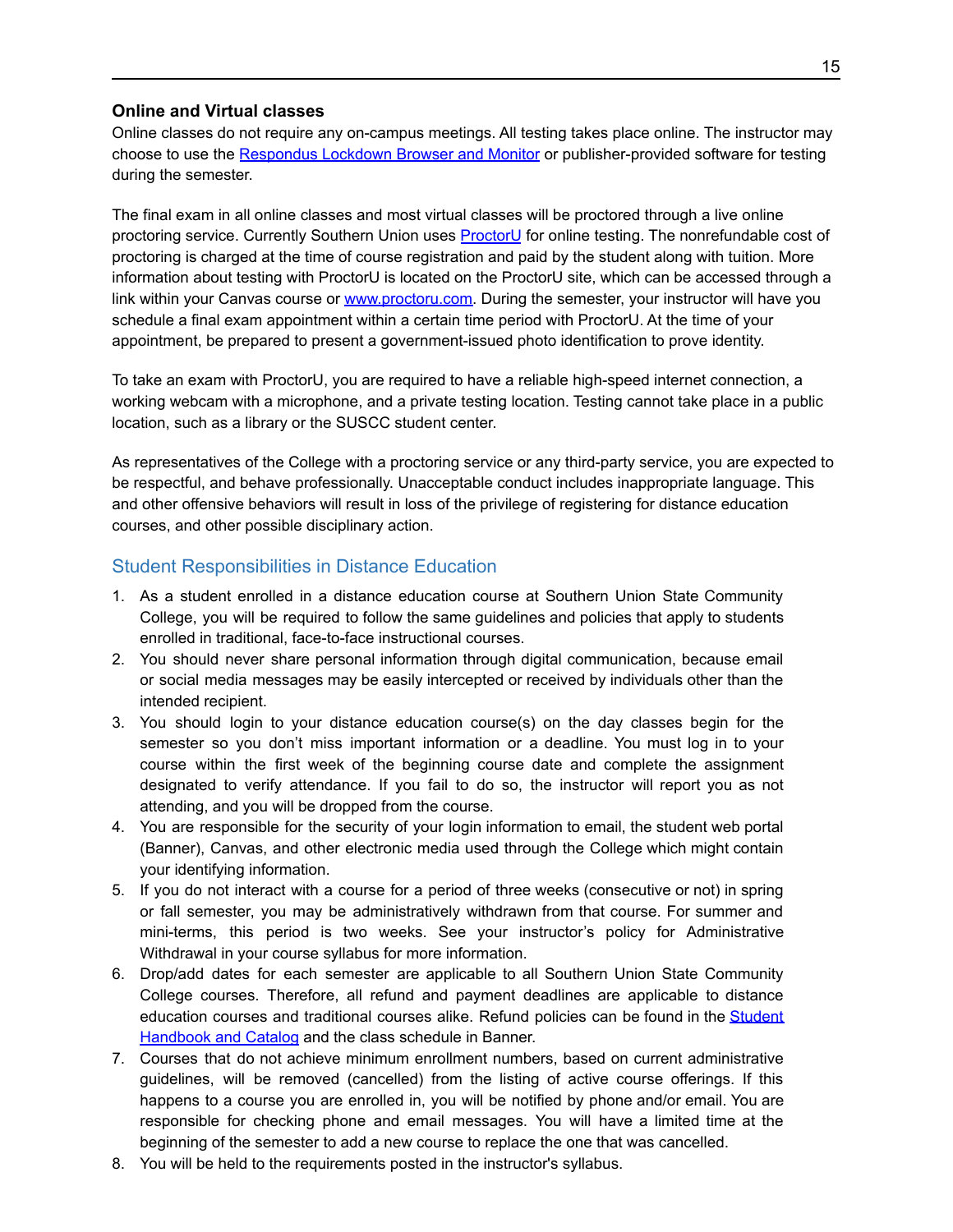- 9. All course complaints should first be discussed with the instructor. If the issue is not resolved at that level, you should request a conference with the department/division chairperson. As a last resort, the you may file a formal academic appeal by completing the appropriate form. Academic Appeal forms may be requested in any Instructional Dean's office. Additional details regarding complaints and appeals are located in the Student [Handbook](https://www.suscc.edu/current-students/college-catalog-and-student-handbook.cms) and College [Catalog](https://www.suscc.edu/current-students/college-catalog-and-student-handbook.cms).
- 10. Southern Union State Community College does not provide personal Internet access or computer use to distance education students. The College does maintain computer labs on each campus with internet access that you may use during posted hours of operation. The College also provides wireless Internet service in almost every building on each campus. However, the College does not hold any responsibility for interruptions in Internet or Wi-Fi service or the loss of use of your personal computer through any mishap or misfortune.
- 11. You are afforded the same rights and services in distance education courses as offered by Southern Union State Community College to students enrolled in traditional, on-campus courses.
- 12. For certain courses, additional software may be required to interact with the course. These additional requirements will be indicated in the course syllabus. Acquisition and installation of such software is your responsibility.
- 13. You are responsible for maintaining up-to-date, effective virus protection software on your own computer. Although the College takes reasonable precautions to prevent transmission of harmful files, no computer network is impenetrable. Therefore, the College assumes no responsibility for loss of data or other damage resulting from the transmission of computer viruses which may occur during online course interactions.

### <span id="page-16-0"></span>Student Services

### **Access to Campus Facilities and Services**

You are entitled to use all on-campus facilities, such as libraries, bookstores, tutoring labs, and computer labs with presentation of a valid [student](http://www.suscc.edu/prospective-students/student-id-cards-parking-permits.cms) ID. In addition, links on the College's website provide access to, or information on, all student resources and services, including the [Student](http://www.suscc.edu/current-students/college-catalog-and-student-handbook.cms) [Handbook](http://www.suscc.edu/current-students/college-catalog-and-student-handbook.cms) and Catalog, registration, library/research assistance, advising, financial aid, tutoring, and more.

### **Admissions**

Southern Union State Community College has an open-door admissions policy to assure optimal higher educational opportunities. The College admits eligible applicants for the fall, spring, and summer semesters. Southern Union welcomes high school graduates, GED recipients, transfer or transient students from other colleges and universities, and former SU students. There are also opportunities for high school students who meet SU admissions requirements to enroll in college classes, concurrently with high school classes, to earn dual-enrollment or accelerated college credit.

The Application for General Admission to the College may be completed online, printed and filled out, picked up from the Admissions Office during business hours, or requested at the following address:

Southern Union State Community College Admissions Office 750 Roberts Street Wadley, Alabama 36276

Directions for any of these methods can be found on the [Admissions](https://www.suscc.edu/about-suscc/admissions-overview.cms?Search=admissions) Overview page on the SUSCC website.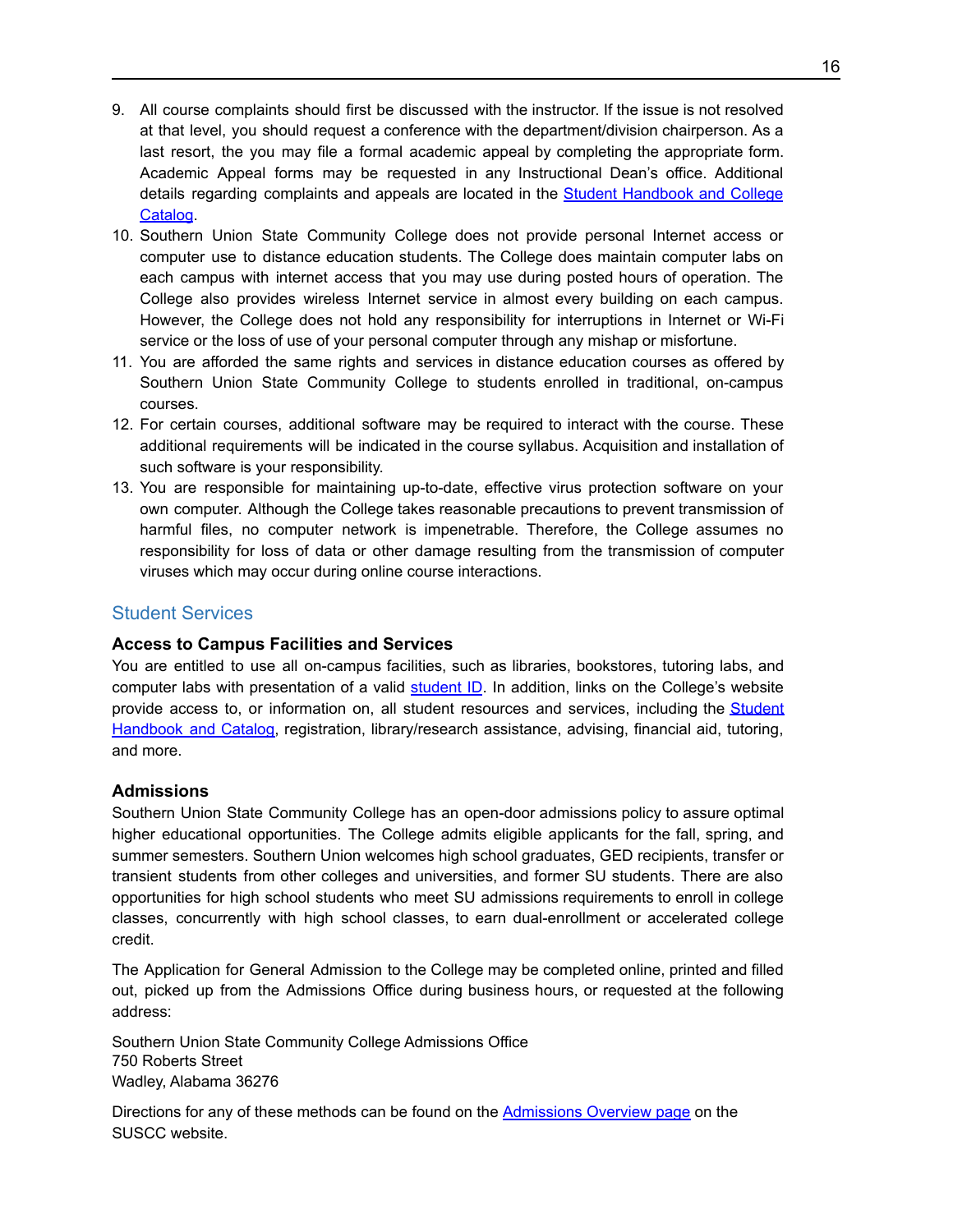### **Student Records**

All records at the College are retained in accordance with policies established by the Alabama Department of Archives and History and the Alabama State Board of Education.

You may obtain a copy of your SUSCC transcript by completing a transcript request [form](http://www.suscc.edu/about-suscc/admissions-forms.cms) at any Southern Union Admissions/Records Office, by mailing or faxing a [request](http://www.suscc.edu/about-suscc/admissions-forms.cms) to the Records office, or online through the [mySUSCC](https://ssb-prod.ec.accs.edu/ssomanager/saml/login?relayState=/c/auth/SSB?campus=https://ssb-prod.ec.accs.edu/PROD/SUSCC/twbkwbis.P_GenMenu?name=bmenu.P_MainMnu&accessibility=false) Student Portal. You may also print an unofficial transcript from the student portal. The Admissions and Records Office also provides letters of good standing, insurance verifications, midterm alerts, and other specialized certifications.

### **Financial Aid**

The College provides financial aid to students of academic promise and financial need. Part-time employment, scholarships, grants, and loans assist students who have difficulty meeting the financial obligations of the College. All students applying for financial aid under any of the programs in which aid is awarded on a "need basis" must apply using the Free [Application](https://fafsa.gov/) for Federal Student Aid [\(FAFSA\)](https://fafsa.gov/) and the Southern Union State Community College institutional information form. Financial aid counseling is available on all campuses during business hours. Additional information, links, and forms are available on the College website.

### <span id="page-17-0"></span>College Policies

### **Attendance Policy**

Attendance policies for hybrid and virtual courses are the same as for traditional on-campus courses. If a distance education course includes scheduled in-class or virtual sessions, you are expected to attend each session, to arrive on time, and to remain for the entire class period.

You are required to complete course activities to be considered as participating in a distance education class. Just logging into Canvas or entering a course is never considered valid for attendance purposes.

Faculty will record attendance from the first day of the semester. Excessive absences, regardless of the reason or circumstance, may interfere with your ability to successfully complete the requirements of the course. In such cases, you should withdraw from the class before the last date to drop with a grade of "W". See the college [calendar](https://www.suscc.edu/about-suscc/calendar.cms) on the SUSCC website for this date.

Withdrawal from class may affect eligibility for federal financial aid. You should contact the Financial Aid Office for information regarding eligibility.

#### **Financial Aid and Attendance**

If you are the recipient of Title IV funds, you must attend classes to receive aid. If you fail to attend classes for which you are enrolled, no financial aid will be awarded for those courses, and you will be administratively withdrawn or dropped from those classes not attended.

If you stop attending classes during the semester, you also may be reported for nonattendance and may be administratively withdrawn or dropped from those classes. A calculation will be performed at the time of withdrawal for all students who withdraw or are administratively withdrawn from all of their classes prior to completion of 60% of the semester in order to determine return of Title IV funds

#### **Make-up Policy**

You are expected to adhere to the activity deadlines set by the instructor in each class. The instructor is not required to provide an opportunity for make-up work. The instructor's policies regarding make-up work should be clearly defined in the course syllabus.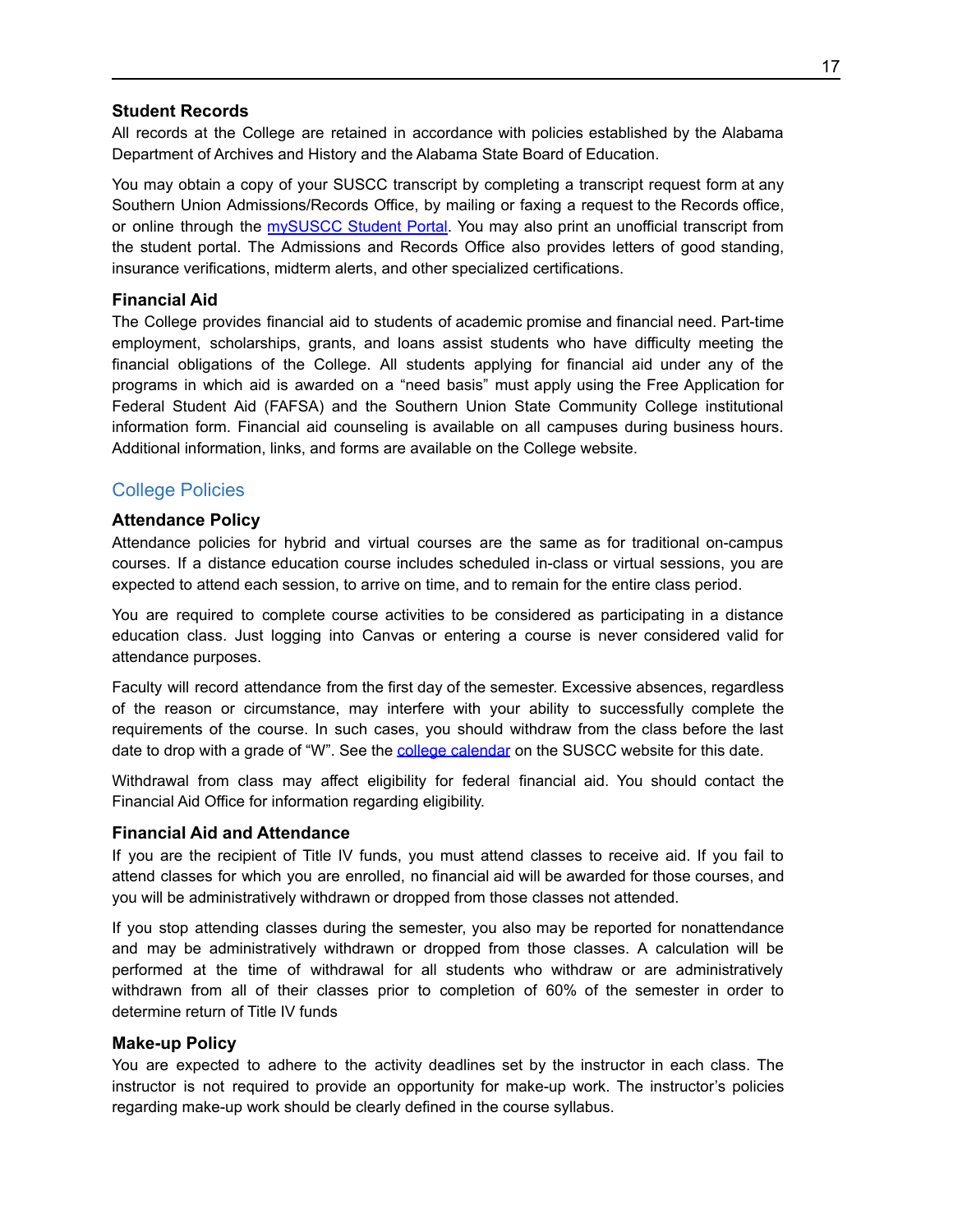#### **Withdrawal from a Single Course**

If you wish to drop a single course, you may do so online or by completing a "Drop/Add Form" from the Records Office. Prior to the deadline date specified in the college calendar as the last day to withdraw with a grade of "W," you will receive a grade of "W" for any course dropped. Withdrawal after the date specified in the calendar is permitted only under extenuating circumstances and requires the approval of the appropriate instructional dean. After the withdrawal date, a grade of "W" is assigned if you are doing satisfactory work and approval is given. Otherwise, a grade of "F" is assigned. You may not drop a course in which a final grade has been earned prior to the published date to withdraw.

#### **Withdrawal from the College**

You may withdraw from the College online by logging into the Internet through the MySUSCC Student Portal or by obtaining a "Withdrawal Request Form" from the Admissions Office. Any withdrawal before the deadline specified in the calendar will result in a grade of "W" in all courses. After the date specified in the calendar, a grade of "W" (withdrawn, not failing) will be assigned, only if you are doing satisfactory work at the time of withdrawal and extenuating circumstances apply. A grade of "F" will be assigned if you are not doing passing work at the time of withdrawal or if you fail to follow the above procedure.

#### **Administrative Withdrawal**

You may be dropped (withdrawn) administratively from any course for failure to attend class when you have missed more than 20% of the total number of hours that the class meets. The number of absences resulting in administrative withdrawal may differ in programs that lead to board licensure or certification, but are clearly stated in the course syllabus. For online classes with no class meetings, you may be administratively withdrawn after three weeks of non-attendance in the fall and spring semesters or two weeks of non-attendance in the summer semester. Administrative withdrawal from class may affect eligibility for federal financial aid. You should contact the Financial Aid Office for more information. If you are administratively withdrawn from a class, you will also be withdrawn from all co-requisite classes, if any. See the Student [Handbook](https://www.suscc.edu/current-students/college-catalog-and-student-handbook.cms) and [Catalog](https://www.suscc.edu/current-students/college-catalog-and-student-handbook.cms) for more details.

#### **Accessibility and Privacy Statements**

Privacy Statements for each tool used in distance education where students are required to enter personal information to login can be found on the Login & [Technical](https://www.suscc.edu/programs/technical-support.cms?Search=privacy,policies) Support page on the SUSCC website or the Student Resources link in the Canvas Modules of any course. Please email [support@suscc.edu](mailto:support@suscc.edu) if you have difficulty locating these statements.

#### **Final Grade Reports/Midterm Alerts**

At the close of each term, an individual report showing your scholastic record is accessible online in your mySUSCC account. You may access your final course grades by logging into the mySUSCC student web portal (Banner) using the secure login you were issued upon application to the College. These grades are a part of your permanent record and will be recorded on your official transcript.

At the option of each instructor, midterm progress reports may be sent to students who are in danger of failing a course. Midterm alerts are distributed via the student's SUSCC email account.

#### **Complaints & Grievances**

Southern Union strives to resolve all complaints in an informal manner through discussion between the affected parties. You should first try to resolve your complaint with the staff or faculty member involved. If the situation is unresolved, you should next speak with the appropriate department chairperson, program director, or supervisor of the program. After that, an unresolved issue should be presented to the appropriate dean. If there is still no resolution to the issue, you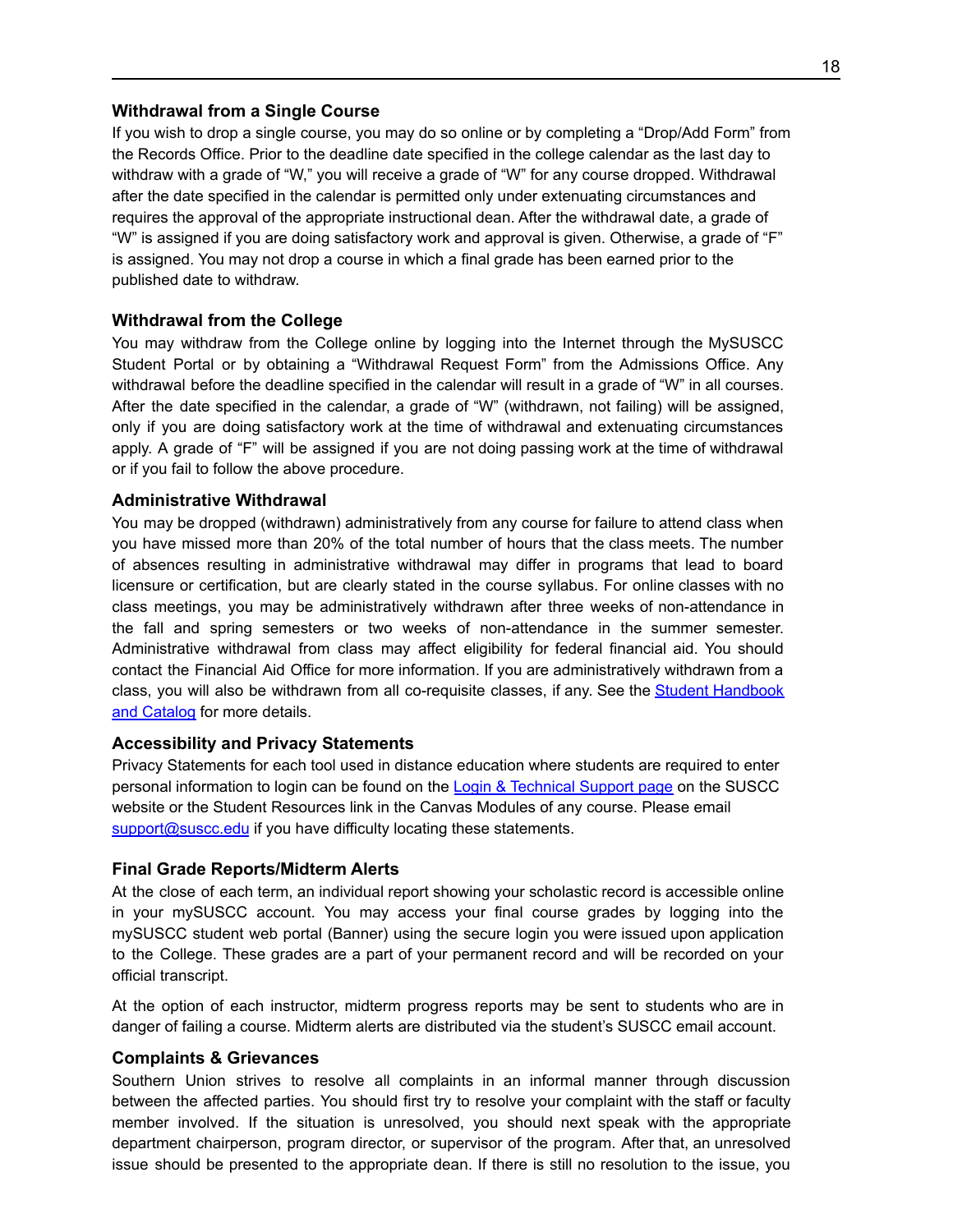may file a written complaint. Refer to the Student [Handbook](https://www.suscc.edu/current-students/college-catalog-and-student-handbook.cms) and Catalog for further instructions on this process.

### **Academic Grade Appeal Procedure**

The College has established a grade appeal procedure to be used if you have a valid reason to believe that a grade you received for an examination, a written/oral presentation, a clinical, a lab, or a project is inaccurate. This procedure will be followed for all students whether enrolled in courses held on campus in a traditional classroom setting or courses that are delivered via distance learning formats. Additional details regarding academic grade appeals can be found in the Academic Policies section of the Student [Handbook](https://www.suscc.edu/current-students/college-catalog-and-student-handbook.cms) and Catalog on the college website.

#### **Out of State Students**

Southern Union has joined the National Council for State [Authorization](http://www.nc-sara.org/what-are-student-benefits) Reciprocity Agreements or NC-SARA. The State Authorization Reciprocity Agreement is an agreement among member states, districts and territories that establishes comparable national standards for interstate offering of postsecondary distance education courses and programs. It is intended to make it easier for students to take distance education courses offered by postsecondary institutions based in a state other than their home state.

<span id="page-19-0"></span>For additional policies see the Student [Handbook](https://www.suscc.edu/current-students/college-catalog-and-student-handbook.cms) and Catalog.

### Privacy and Digital Security

### **Policy for Protecting the Privacy of Students Enrolled in Distance Education**

#### <span id="page-19-1"></span>**Courses**

**FERPA:** Southern Union State Community College protects the privacy of all students, including those enrolled in distance education courses/programs, through strict adherence to the Family Educational Rights and Privacy Act of 1974 (FERPA). The official FERPA statement is available for students and public view in the Student [Handbook](https://www.suscc.edu/current-students/college-catalog-and-student-handbook.cms) and Catalog.

**Secure Login and Password:** Each distance education faculty member and student will enter their unique SUSCC email and password to access the Canvas learning management system. This combination of the user's unique email and password identifies faculty members and students to the system upon each visit. All parties accept responsibility for the security of their personal passwords and must not share them with anyone. Student and faculty information is protected and separated from other users within the Canvas learning/teaching environment and from outside intruders.

The Distance Education Department considers all account login information, grades, and other student information as confidential. For additional account security, users should change the default password in their Canvas account upon the first login. Passwords should be kept confidential to prevent unauthorized access to coursework. Forgotten passwords must be reset by contacting [support@suscc.edu](http://support@suscc.edu/).

**Additional Security of Online Coursework:** Faculty members teaching online classes will promote the security of students' personal data and course grades by utilizing the course management system grade book that (1) contains only students enrolled through the Student Information System and (2) prohibits students from accessing other students' grades. Grades will not be posted in any manner that identifies students.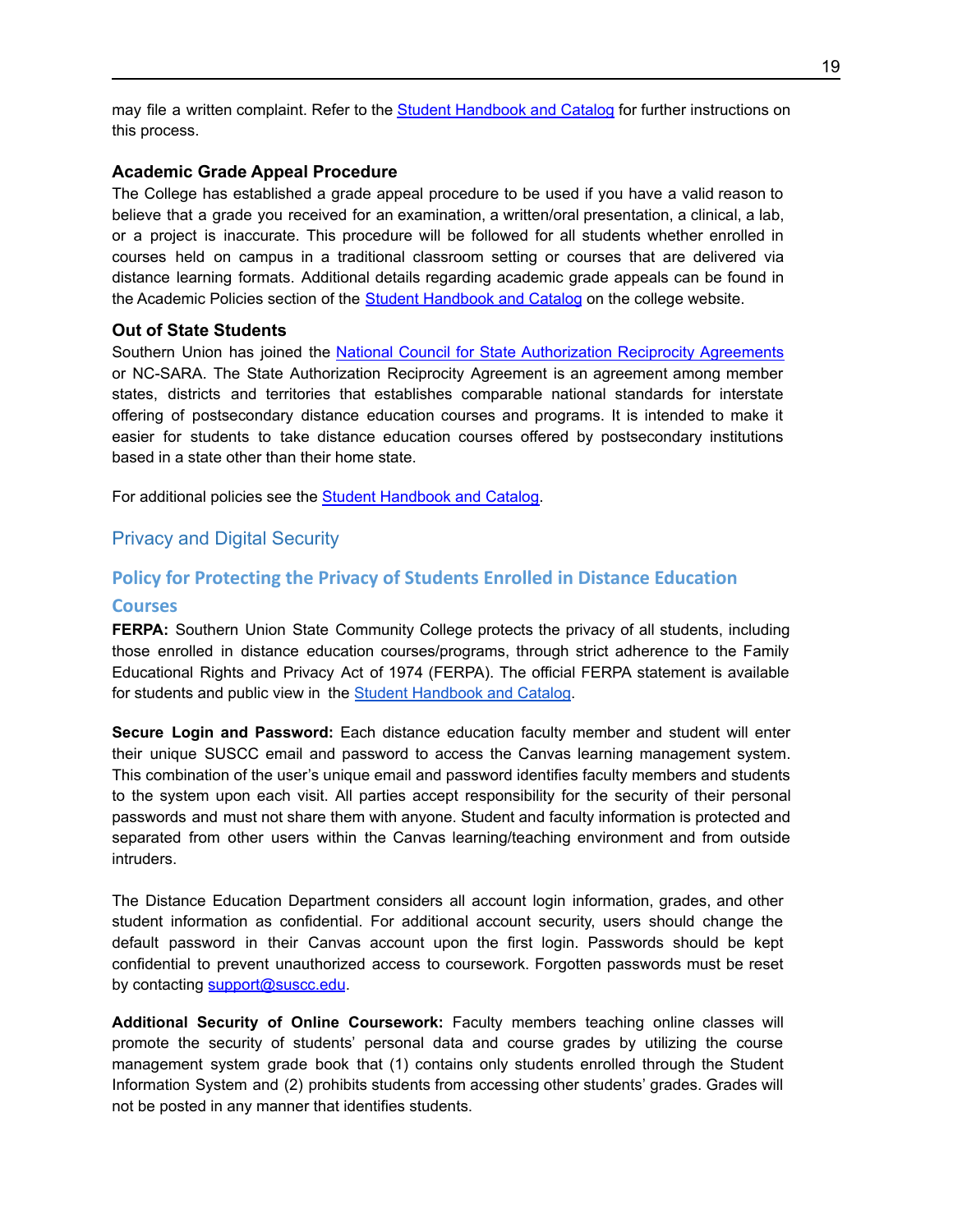Many security features, such as those listed below, are provided within the course management system. Instructors are encouraged to utilize as many of these as necessary to ensure the safety, security, and integrity of student coursework:

- Embedded automatic "save" mechanisms that record student answers immediately upon entry for homework exercises and assignments to prevent accidental loss of data.
- Frequent back-up of the online course and/or separate back-up of student assignment submissions.
- Algorithmic generation of test and homework items that ensures each student receives a question with a different answer [b7] than every other student attempting the same problem.
- Instructor-provided passwords for quizzes, tests, and other graded assignments.

### <span id="page-20-0"></span>AMERICANS WITH DISABILITIES ACT (ADA)

The Americans with Disabilities Act (ADA) prohibits discrimination against any qualified person regardless of his or her disability. The College strives to create a welcoming environment and will work in good faith to meet the needs of all populations. All reasonable and appropriate accommodations for qualified disabled students, applicants, or employees, will be met unless to do so would present an undue hardship to the College. To request accommodations, students with disabilities should provide official documentation of the disability to the ADA Coordinator on their campus. The documentation should address the specific accommodation and should be dated within three years of the enrollment date. The ADA Coordinator will give the student appropriate paperwork for notifying their instructors of the desired accommodations. The student will be responsible for reviewing this paperwork with each instructor and agreeing on reasonable and appropriate accommodations on a course-by-course basis. Students should update their information with the ADA Coordinator on the courses for which they are seeking accommodations each semester.

#### **ADA COORDINATORS**

(334) 745-6437 x5488 (256) 395-2211 x5151 (334) 756-4151 x5204

Mrs. Cydney Mathews Mrs. Carol Howell Mrs. Communist Cydney Mathews Opelika Campus Wadley Campus Valley Campus

### <span id="page-20-1"></span>FAMILY EDUCATIONAL RIGHTS AND PRIVACY ACT OF 1974 (FERPA)

Under the Federal Family Educational and Privacy Act, 20 U.S.C. 1232g, Southern Union State Community College may disclose certain student information as "directory information." Directory information includes the names, addresses, telephone numbers, dates of birth, and major fields of study of students, as well as information about students' participation in officially recognized activities and sports, the weight and height of members of athletic teams, the dates of attendance by students, degrees and awards received, and the most recent previous educational agency or institution attended by a respective student. If any student has an objection to any of the aforementioned information being released during any given term or academic year, the student should notify the Registrar through written communication.

Notification of Student rights under FERPA - FERPA affords students certain rights with respect to their education records.

These rights are:

1. The right to inspect and to review the student's education records.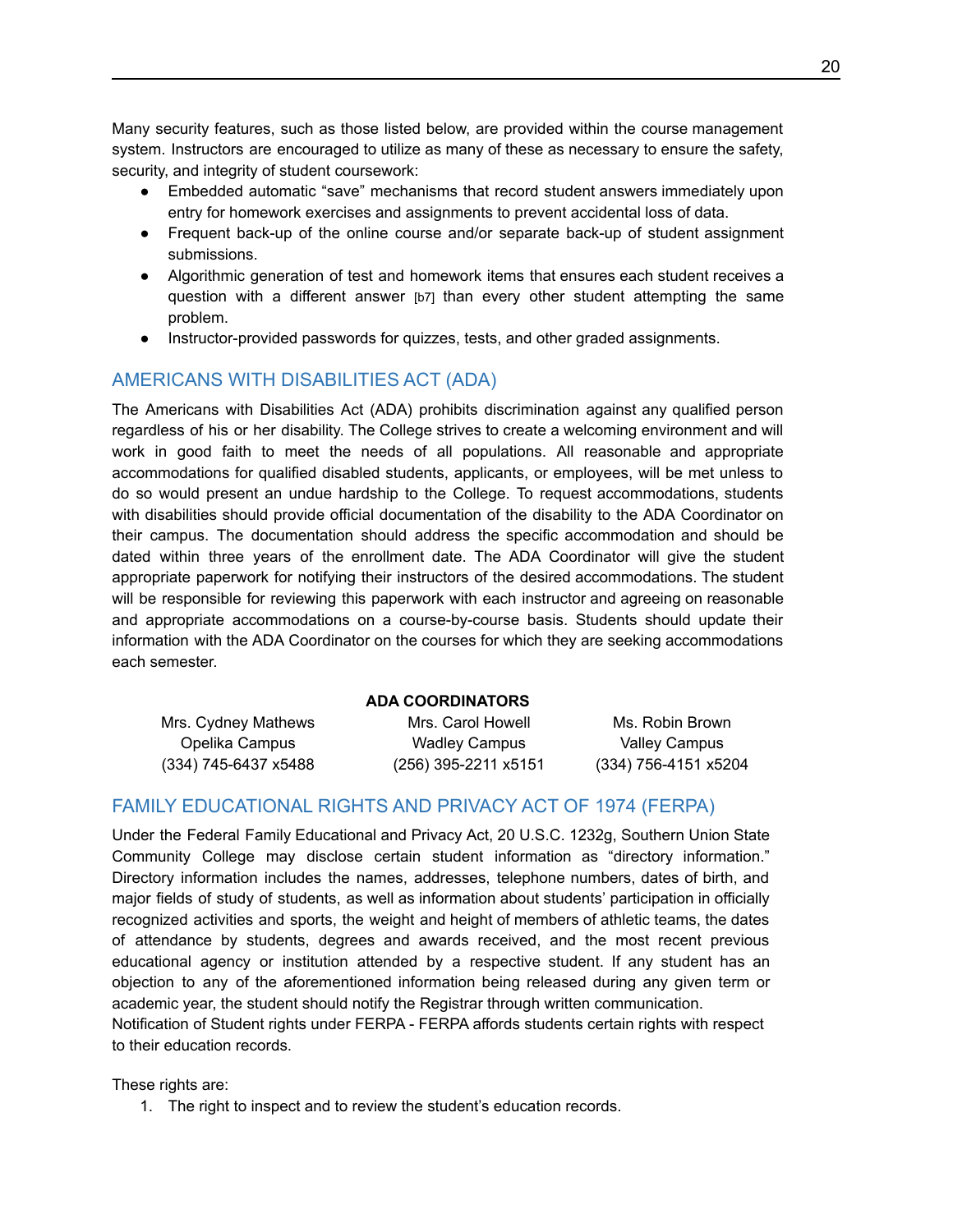- 2. The right to request the amendment of the student's education records to ensure that they are not inaccurate, misleading, or otherwise in violation of the student's privacy or other rights.
- 3. The right to consent to disclosure of personally identifiable information contained in the student's education records, except to the extent that FERPA authorizes disclosure without consent.
- 4. The right to file with the U.S. Department of Education a complaint concerning alleged failures by Southern Union State Community College to comply with the requirements of FERPA.
- 5. The right to obtain a copy of Southern Union State Community College's student records policy, which is available at the Records Office.

### <span id="page-21-0"></span>Intellectual Property Rights and Copyright Policies

### **Introduction and Definitions**

Southern Union State Community College recognizes and values creativity and innovation as part of the teaching and learning process. Similarly, the College recognizes the importance of new knowledge generated within the College and wishes to encourage the transfer of this knowledge to the private sector for the public good. At the same time, as a publicly funded institution, the College must be a good steward of the public resources provided to it, and must safeguard against the use of public funds for private gain. This policy addresses the rights to, interest in, and protection and transfer of Intellectual Property created by the College's faculty, staff and students.

For purposes of this policy: "Intellectual Property" means inventions, discoveries, innovations and copyrightable works.

"Invention" means a tangible or intangible discovery, whether or not reduced to practice, and tangible research products, whether or not patentable or copyrightable. Such research products include, but are not limited to, computer programs, integrated circuit designs, industrial designs, databases, technical drawings, equipment, biological materials and other technical creations.

"Copyrightable Works" mean original works of authorship fixed in tangible media of expression.

Ownership of any Intellectual Property created by a student enrolled at the College, such as written compositions, musical scores, scriptures, sculptures, paintings, photographs, films, videotapes and computer software, shall be vested in the student unless the student has been employed by the College to create the Intellectual Property. Any works created by students using College resources belong to the College.

### **Use of Intellectual Property: Submitted Work as Part of Course Requirements**

- 1. When a student submits work as a course requirement, the student retains ownership of the work, but ownership of the physical or electronic document shall be vested in the College. The College is granted a perpetual, royalty-free license by the submitting student to make copies of the work for administrative and educational purposes.
- 2. The College and its faculty, staff, and students recognize that some Intellectual Property may arise or be developed by students from interaction with the instructor and other students. Under those circumstances, the Intellectual Property may not be the exclusive property of the student.
- 3. When a student's work has been accepted for publication by a journal or a publisher, absent an agreement to the contrary, the work becomes the property of the publisher.